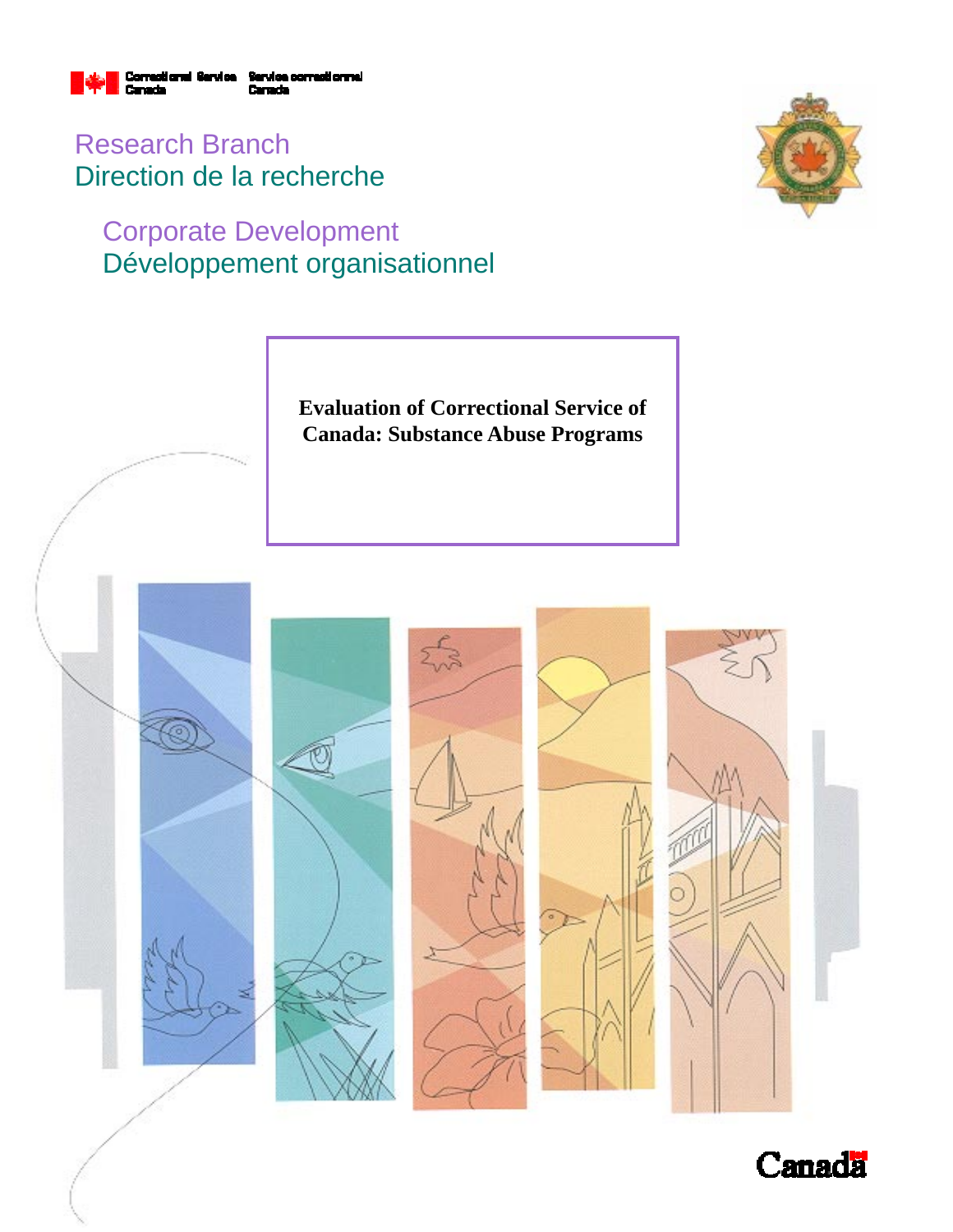# **Evaluation of Correctional Service of Canada Substance Abuse Programs Research and Statistics Branch**

Prepared by:

Paul Gendreau & Claire Goggin University of New Brunswick

Research and Statistics Branch Correctional Service of Canada

The points of view expressed in this report are those of the authors and do not necessarily reflect the views or policies of the Correctional Service of Canada. This report is also available in French. Ce rapport est également disponible en français. It is available from the Communications Branch, Correctional Service of Canada, 340 Laurier Avenue West, Ottawa, Ontario, K1A 0P9.

April 1991 **NO. R-16**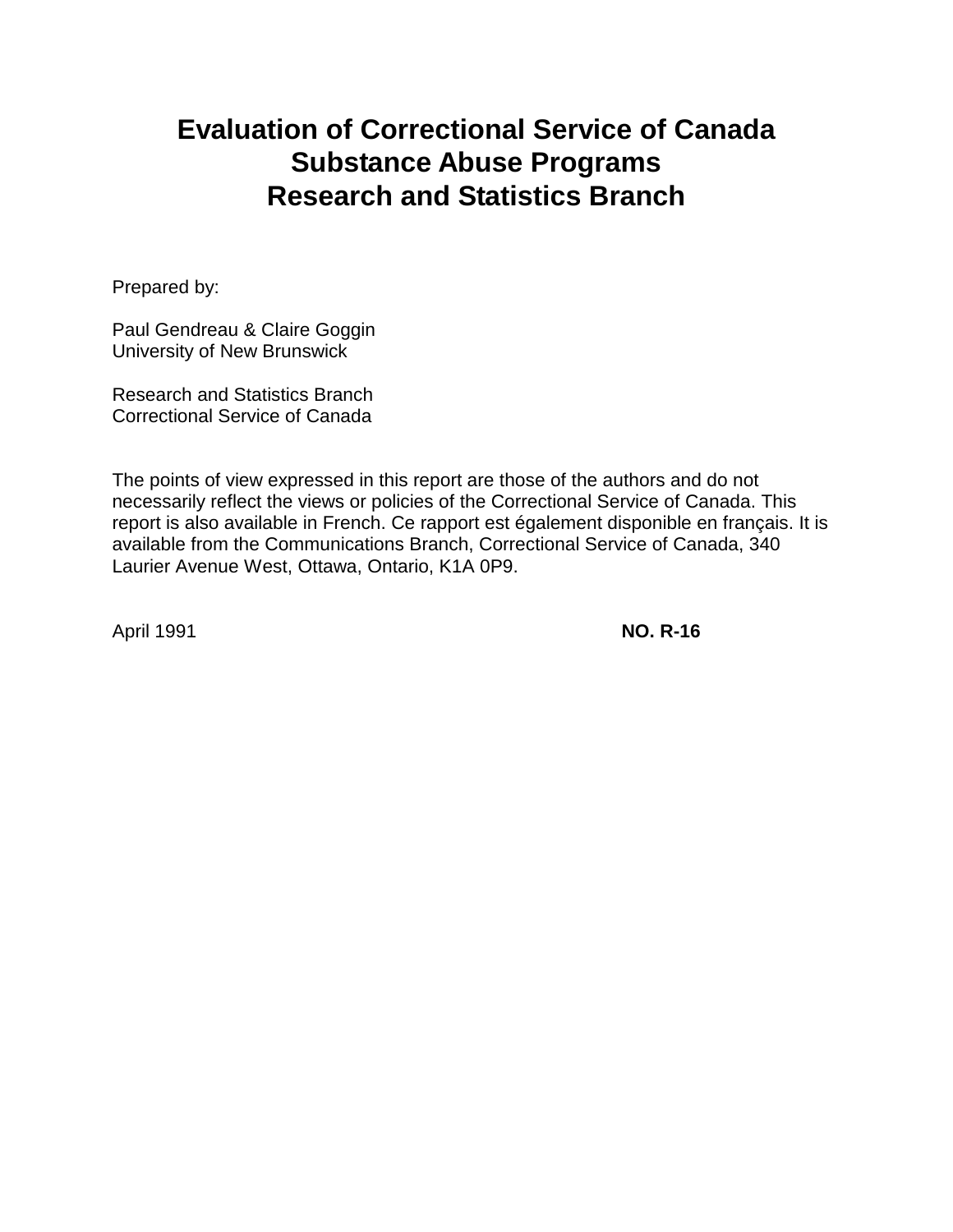## **Acknowledgments**

The project was supported by Research Contract # 21100-9-1575-INH-00, Correctional Service of Canada (CSC), Solicitor General of Canada. We appreciate the assistance of the following CSC officials on various aspects of the research: Dr. Frank Porporino and Dr. David Robinson, Research & Statistics Branch and Mr. Jon Klaus, Health Care Branch. We thank Dr. Helen Annis, Addiction Research Foundation, for her advice on the alcohol assessment and intervention literature.

Requests for further information should be directed to the first author, Division of Social Science, University of New Brunswick, P.O. Box 5050, Saint John, N.B., E2L 4L5.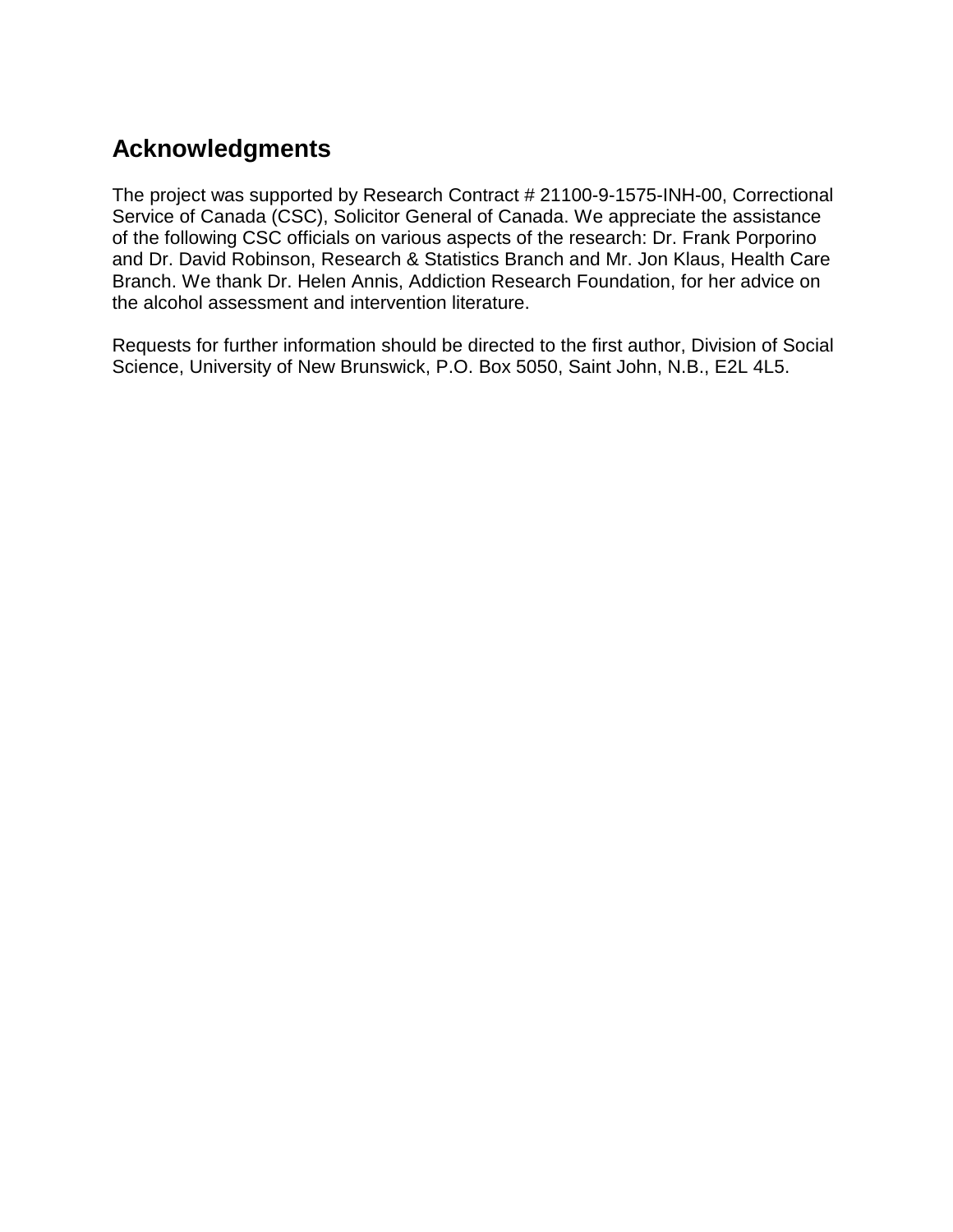## **Abstract**

 One hundred and twelve CSC substance abuse programs responded to a questionnaire, the Correctional Program Evaluation Inventory (CPEI), about their program practises. Deficits were discovered across all areas of programming activity: program implementation, classification, treatment, and evaluation.

 Programs were also assessed as to "quality". While the majority of programs were found to be less than adequate, several satisfactory programs were identified. Also, contracted and/or residential programs were rated higher on the CPEI.

 Some cautions are advances regarding the limitations of the research nonresponding to individual items was high and instructions provided by respondents about their programs could not be verified in this study.

 Finally, some suggestions are made to improve the quality of CSC substance abuse programs.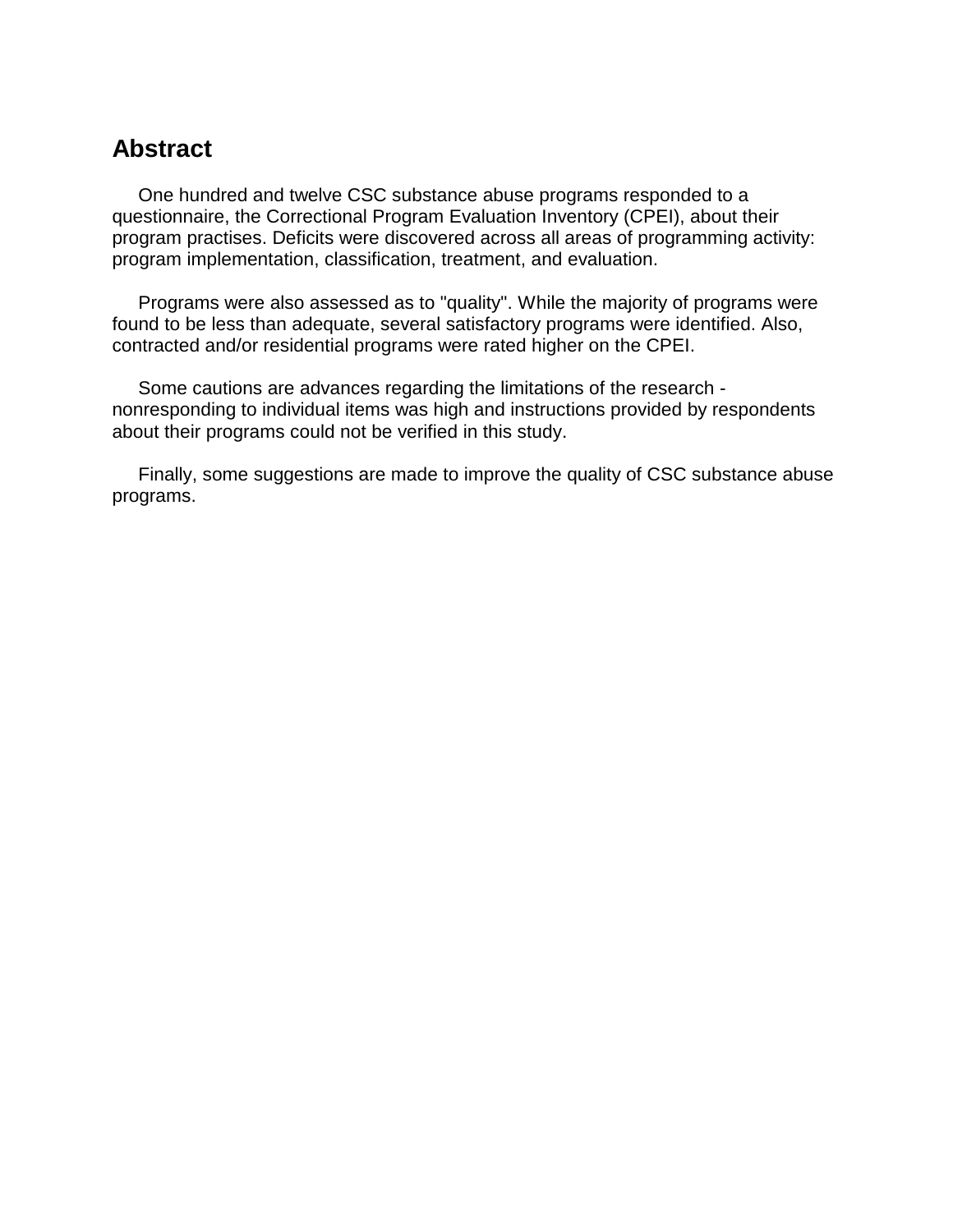# **Table of Contents**

| EVALUATION OF CORRECTIONAL SERVICE OF CANADA SUBSTANCE ABUSE<br>PROGRAMS RESEARCH AND STATISTICS BRANCH                                                                                                                                                                                                                                                                          | 1                                                                                                     |
|----------------------------------------------------------------------------------------------------------------------------------------------------------------------------------------------------------------------------------------------------------------------------------------------------------------------------------------------------------------------------------|-------------------------------------------------------------------------------------------------------|
| <b>Acknowledgments</b>                                                                                                                                                                                                                                                                                                                                                           | $\overline{2}$                                                                                        |
| <b>Abstract</b>                                                                                                                                                                                                                                                                                                                                                                  | 3                                                                                                     |
| <b>Introduction</b>                                                                                                                                                                                                                                                                                                                                                              | 5                                                                                                     |
| <b>Procedure</b>                                                                                                                                                                                                                                                                                                                                                                 | $6\phantom{1}6$                                                                                       |
| <b>Results</b><br>1. Response Rate<br>2. Program Demographics<br>3. Program Implementation<br>4. Client Assessment<br>a) Client Assessment Variables<br>5. Treatment Modalities<br>a) Modality<br>b) Matching<br>c) Relapse prevention<br>6. Staff Characteristics<br>7. Evaluation / Accountability<br>8. Region, Operated/Contracted and Program Setting<br>9. Program Quality | $\overline{7}$<br>$\overline{7}$<br>8<br>8<br>9<br>10<br>11<br>11<br>11<br>12<br>12<br>13<br>13<br>15 |
| <b>Discussion</b><br><b>General Issues</b><br>Internal Issues                                                                                                                                                                                                                                                                                                                    | 17<br>17<br>18                                                                                        |
| <b>Conclusion</b>                                                                                                                                                                                                                                                                                                                                                                | 23                                                                                                    |
| <b>Footnotes</b>                                                                                                                                                                                                                                                                                                                                                                 | 24                                                                                                    |
| <b>References</b>                                                                                                                                                                                                                                                                                                                                                                | 25                                                                                                    |
| <b>Appendix</b>                                                                                                                                                                                                                                                                                                                                                                  | 27                                                                                                    |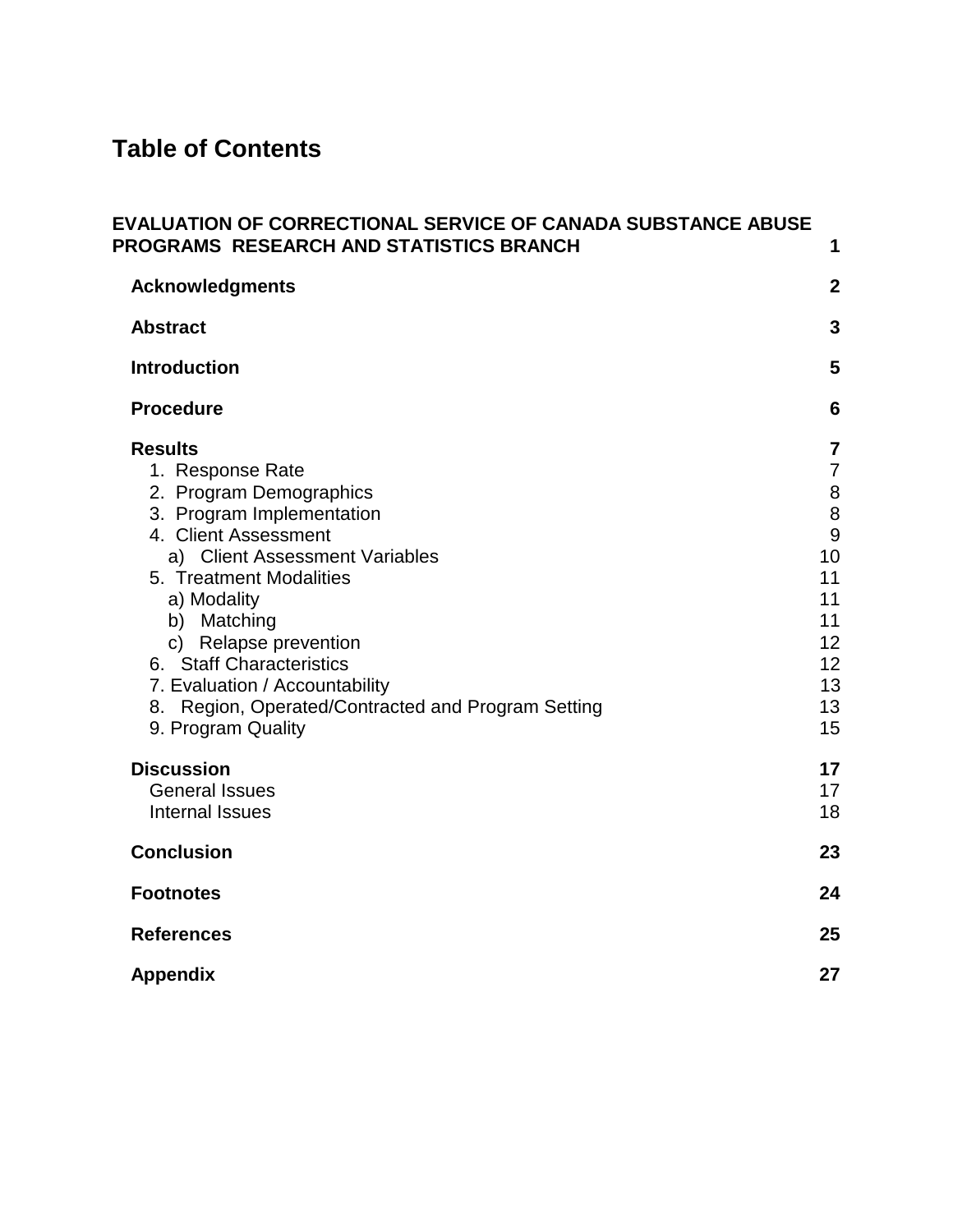### **Introduction**

 One of the critical issues regarding the delivery of effective services to offenders centres on the fact that we are not the experimenting society (cf. Gendreau & Ross, 1987) that we claim to be. That is, while there exists a large data base that provides persuasive testimony to the fact that various types of service delivery reduce recidivism of offenders (Andrews, Zinger, Hoge, Bonta, Gendreau, & Cullen, 1990a; Gendreau & Andrews, 1990; Gendreau & Ross, 1987; Hill, Andrews, & Hoge, in press; Lipsey, 1990), the majority of evidence has come from studies that were "experimental" in nature.

 Critics of rehabilitation (e.g., Lab, 1990; Lab & Whitehead, 1990) have targeted this point and asserted that the successful programs are merely "utopian" and "chimerical". They reason that these programs are not reflective of the reality of government and private agency offender programming routinely found "in the field". The intent of their argument, as noted elsewhere (Andrews, Zinger, Hoge, Bonta, Gendreau, & Cullen, 1990b), is to try to deny that rehabilitation can ever be effective, which is obviously not the case1. There are, nevertheless, legitimate concerns amongst clinicians involved in offender rehabilitation about the overall quality of services in the field. For example, there are likely 10002 offender treatment programs in existence in Canada. Only a very small percentage have ever been formally evaluated, let alone published. Even more disquieting is the fact that little information exists about the nature of the services themselves. At the present time, we are unaware of any large-scale, empirically-based surveys of the offender treatment programs in this country. This sort of information is necessary if proactive steps are to be undertaken to improve upon offender programming facilitated in the field.

 Recently the Correctional Services of Canada (CSC) has vigorously embarked upon a rehabilitation agenda. Part of this agenda involves a national strategy to alter the delivery of substance-abuse programs. The need for such a strategy was dramatically illustrated by comprehensive surveys (Research & Statistics Branch, CSC, 1990a,b) of federal inmates that found 54% of offenders had a serious substance abuse disorder and that 64% had consumed a drug the day they committed the crime for which they were incarcerated. One of the mandates of the newly created CSC Substance Abuse Task Force was to survey existing CSC substance abuse programs about the nature of their programs. In addition, a preliminary assessment of the quality of the services was requested.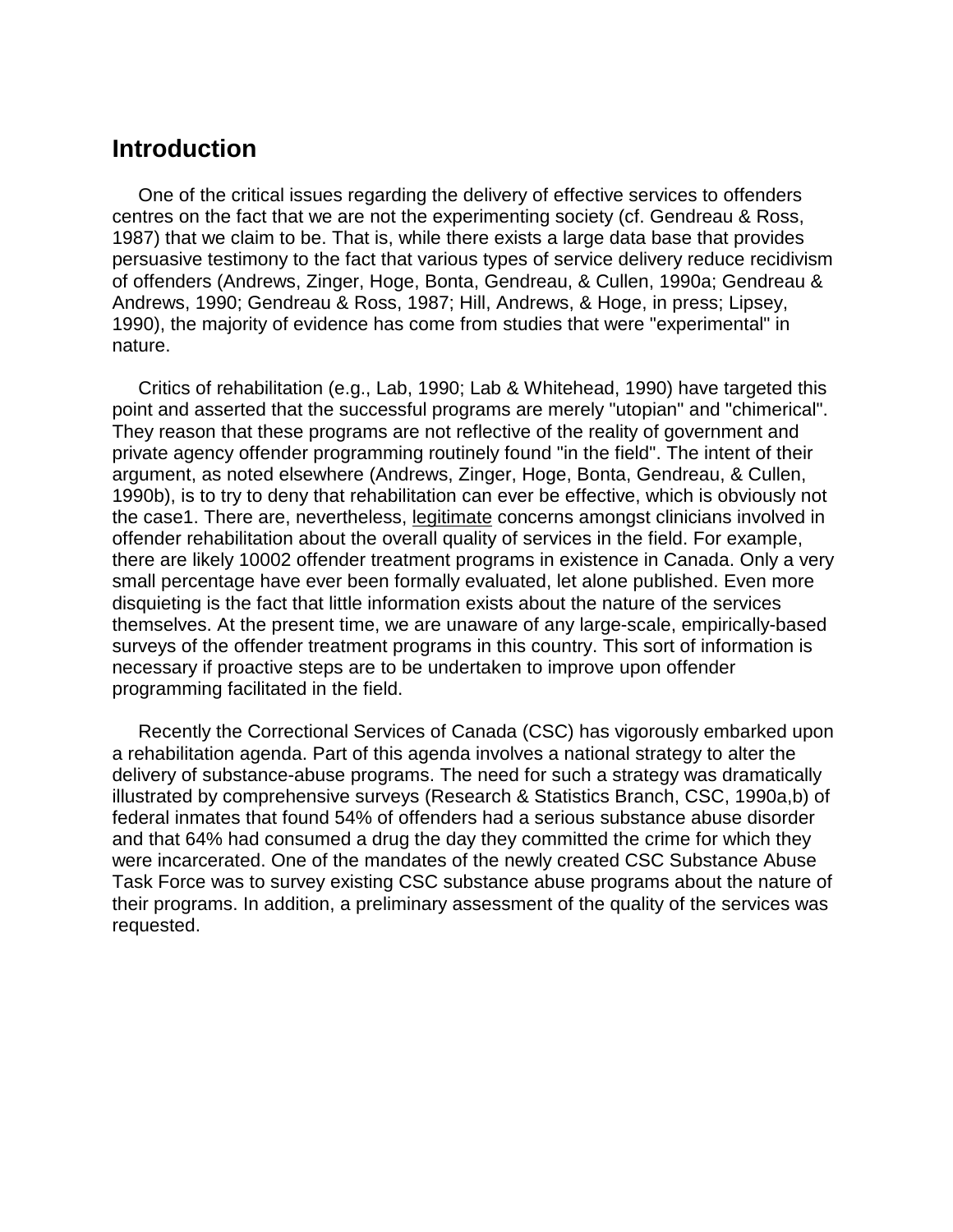### **Procedure**

 The evaluation of CSC substance abuse programs was carried out using the Correctional Program Evaluation Inventory (CPEI) as designed by Gendreau & Andrews (1990) and adapted for the purposes of this survey. The CPEI consists of a variety of items that assess several factors that have been found to be associated with the literature on "what works" with offenders (e.g., Andrews et al., 1990; Gendreau & Andrews, 1979; Gendreau &Ross, 1979). These factors are program implementation, client assessment, treatment modalities, staff characteristics/practises, and program evaluation. In summary, the CPEI allows for a comprehensive summary of the current functioning of a program as well as a rating of the program as to its potential effectiveness.

 The Research & Statistics Branch of the Correctional Service of Canada forwarded the CPEI to 170 substance abuse programs directly operated by the Correctional Service of Canada or contracted out to external agencies. Instructions were provided for answering the inventory. The completed inventories were subsequently forwarded to the authors for tabulation of the results. The last protocol was received in July of 1990.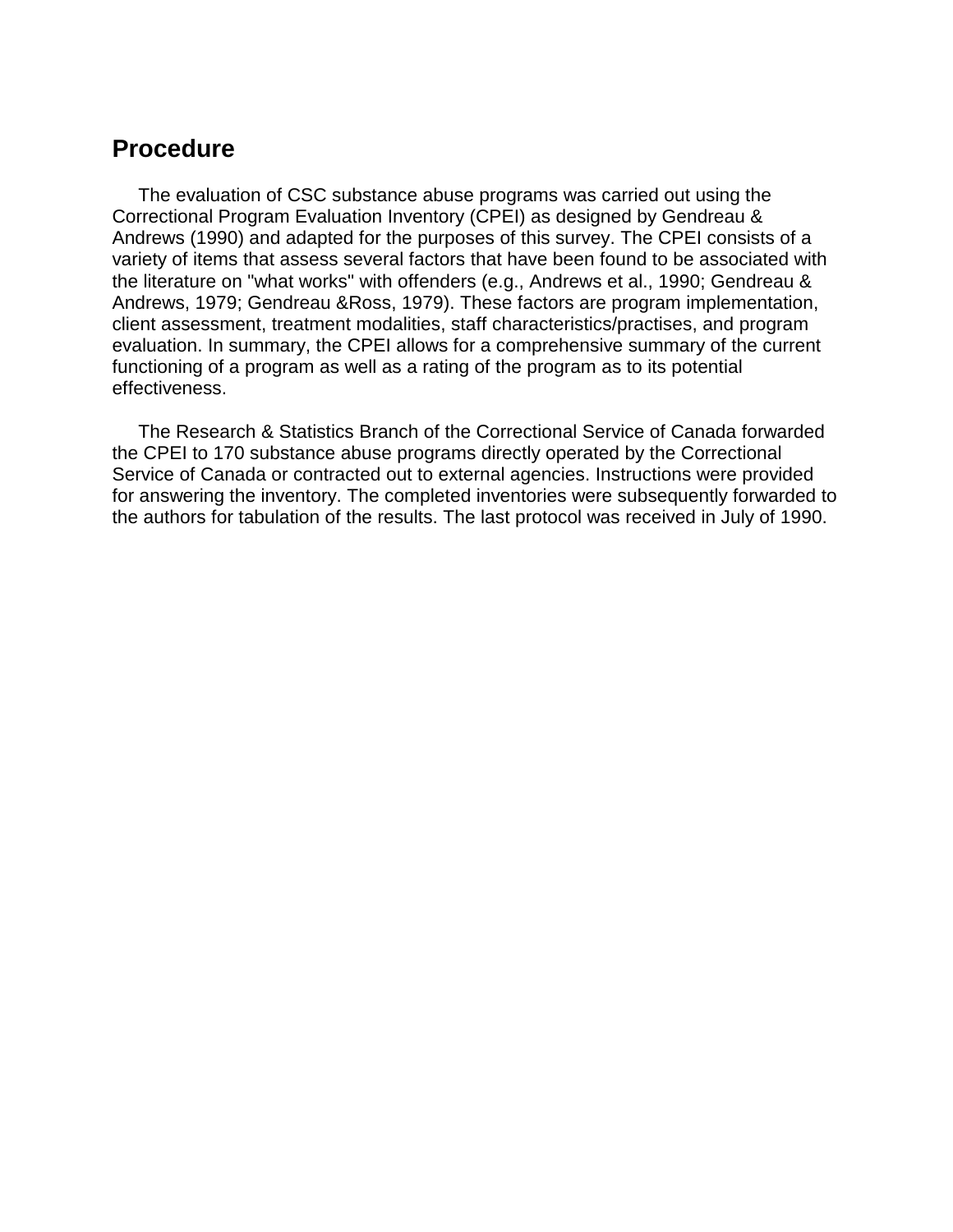## **Results**

### **1. Response Rate**

 Of the 170 programs that were requested to participate in this survey, 112 responded for a return percentage of 66%. A list of the programs that responded is included in Appendix A. Eleven respondents, six of which had identifying postmarks, returned the entire inventory unanswered. These were included in the final tally of 112. In addition, it should be noted that even among the 101 programs which did respond to the questionnaire items, there were frequent instances, ranging from 20% to 50%, where individual items went unanswered.

 The following tabulations are based on data from only those programs that responded to the items, with the exception of number 2a), which also includes the six unanswered questionnaires noted above.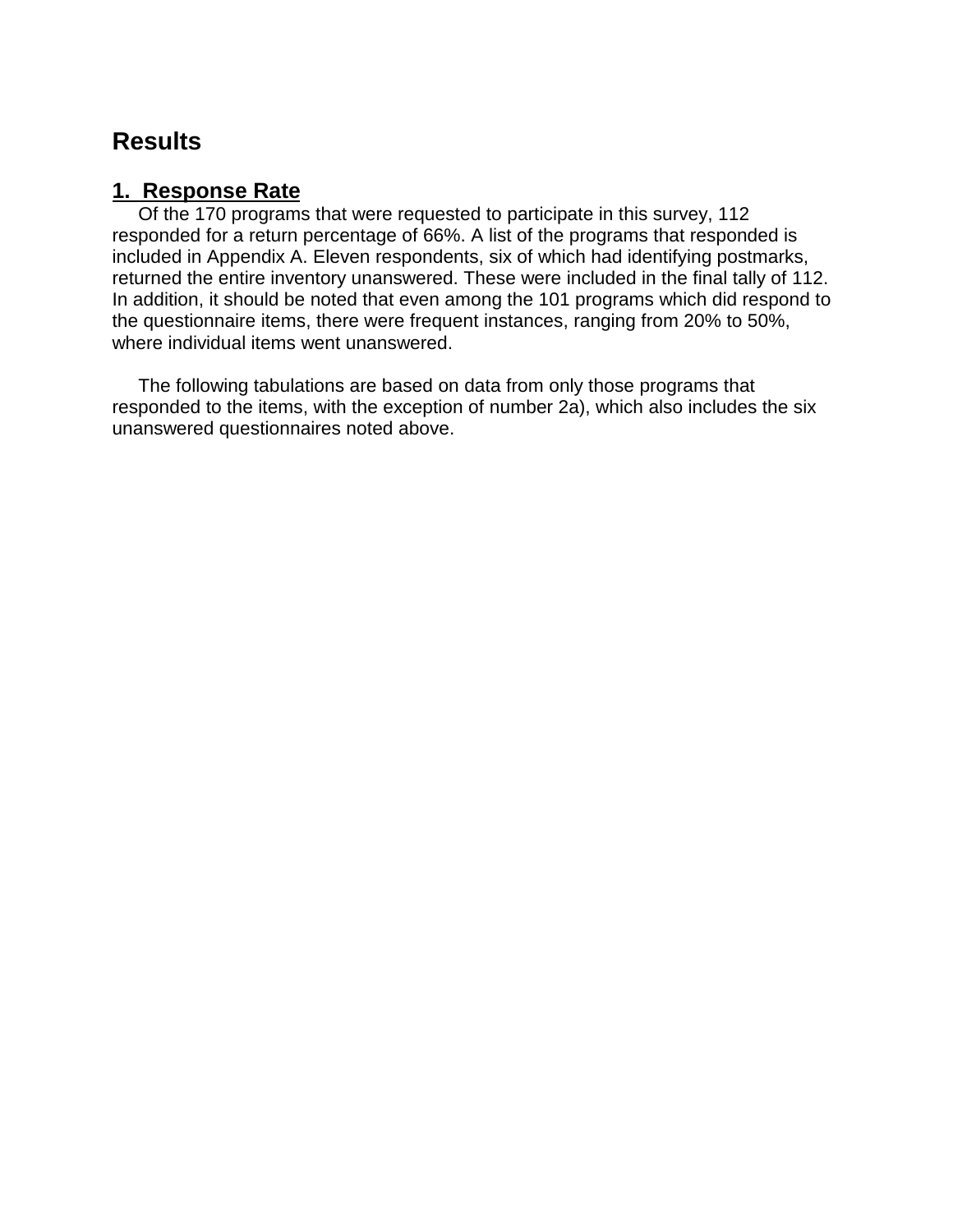### **2. Program Demographics**

|                                  |                                                 | <u>.</u>                                                                       |
|----------------------------------|-------------------------------------------------|--------------------------------------------------------------------------------|
| a) Response by region:           |                                                 |                                                                                |
|                                  | Pacific                                         | 5                                                                              |
|                                  | Prairie                                         | 30                                                                             |
|                                  | Ontario                                         | 20                                                                             |
|                                  | Quebec                                          | 23                                                                             |
|                                  | Atlantic                                        | 28                                                                             |
| b) Program setting               |                                                 |                                                                                |
|                                  | Institution                                     | 80                                                                             |
|                                  | <b>Residential</b>                              | 12                                                                             |
|                                  | Therapeutic community/ other                    | 9                                                                              |
| c) Security level:               |                                                 |                                                                                |
|                                  | Minimum                                         | 18                                                                             |
|                                  | Medium                                          | 32                                                                             |
|                                  | Maximum                                         | 22                                                                             |
|                                  | Combinations of above                           | 8                                                                              |
|                                  | Community                                       | 17                                                                             |
|                                  | d) i) number of programs and client composition |                                                                                |
|                                  | <b>Alcoholics</b>                               | 14                                                                             |
|                                  | Substance abusers                               | 11                                                                             |
|                                  | <b>Both</b>                                     | 75                                                                             |
|                                  | ii) eighty-eight % of programs were male only   |                                                                                |
|                                  |                                                 | iii) of the institutional programs, 5 housed their clients separately from the |
| main population                  |                                                 |                                                                                |
| e) Contracted / operated by CSC: |                                                 |                                                                                |
|                                  | Contracted                                      | 56                                                                             |
|                                  | Operated                                        | 36                                                                             |
|                                  | <b>Both</b>                                     | 1                                                                              |
|                                  | f) i) mean length of program operation -        | $= 7.51$ years                                                                 |
|                                  |                                                 | $SD = 10.-1$                                                                   |
|                                  |                                                 | ii) one-third (33%) of programs have been in operation for one year or less    |
| iii) mean program duration-      |                                                 | $= 45.32$ days                                                                 |
|                                  |                                                 | $SD = 65.69$                                                                   |
|                                  |                                                 |                                                                                |

**N**

### **3. Program Implementation**

The rate of non-responding to items in this category ranged from 24 - 57%.

 Thirty-six percent of the persons primarily responsible for designing and establishing their program were professionally trained, while 33% had been involved in conducting similar programs in the past. In 30% of cases, that individual was directly involved in the selection and training of staff, and 36% indicated that person was also directly involved in running some of the therapeutic components of the program. Thirty-five percent said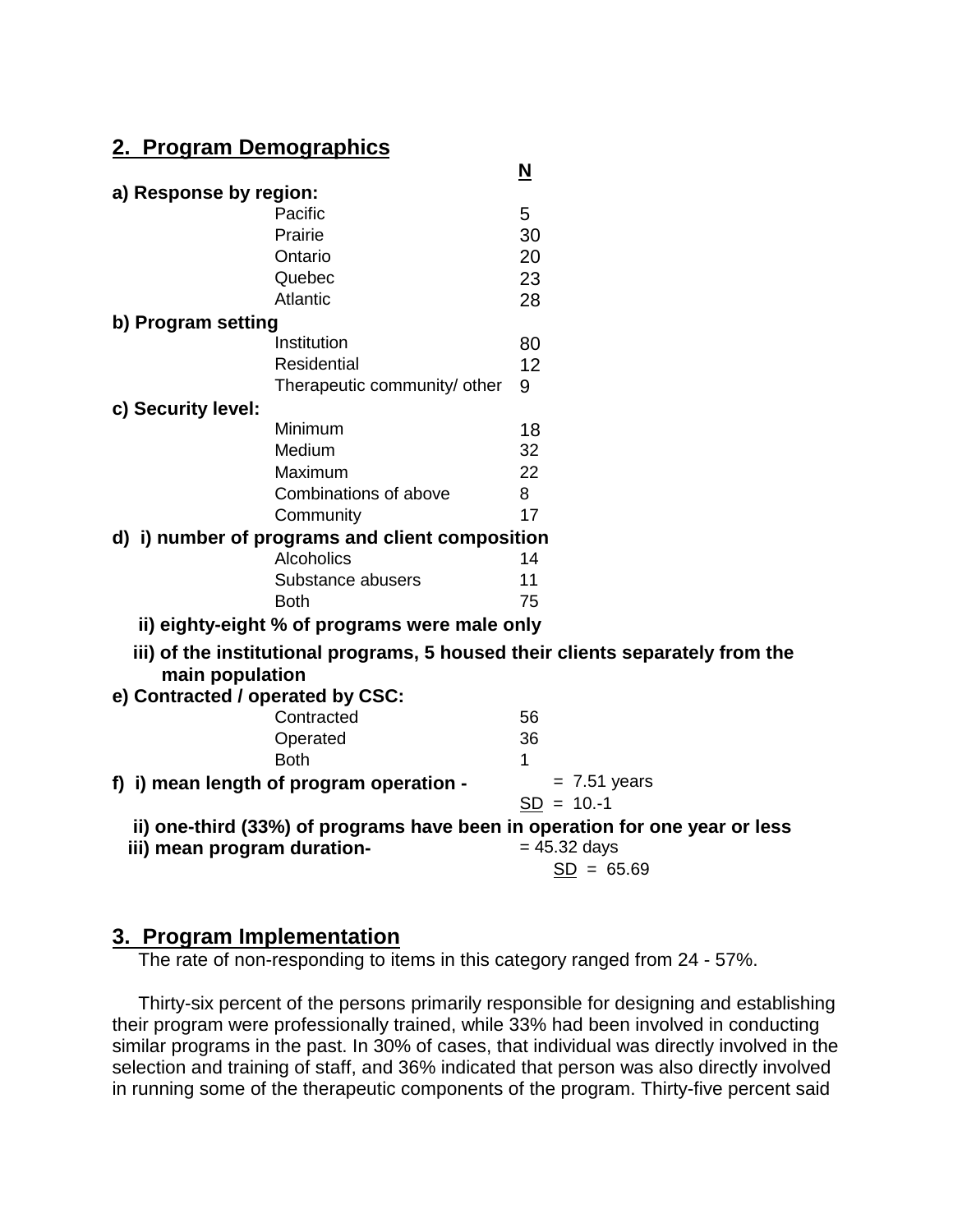that the person integral to program design and implementation continues to play an active role in the program.

 Forty-five percent reported that they had conducted a literature search prior to program implementation and 58% of respondents indicated that they had conducted a program needs assessment before putting the program into effect.

 A majority of respondents said that their program was generally perceived by both the institution (76%) and the community (64%) as being cost-efficient and sustainable. In only a distinct minority of cases, just 16%, was a pilot program conducted before implementation of the formal program.

### **4. Client Assessment**

 Despite the diversity of client characteristics available for assessment, approximately 35%-55% of those surveyed did not respond to the items in this section. A further 11% indicated that formal client assessment was not a regular part of their program. The analysis of the remaining responses provides an indication of those client assessment variables which are most commonly assessed among substance abuse treatment programs that did report. It should be noted that, of the characteristics which were assessed "regularly", a majority (75%) indicated the information upon which the assessment was based. The most common response was file information, personal interview, and case management documents. Only a handful among those measures cited, however, were recognized, standardised psychometric measures, e.g., MAST-DAST, MMPI, Buss-Durkee.

 The following percentages are generated only from those programs that checked off one of the three available response categories. For example, 45% of the programs stated they assessed the variable Aggression "regularly".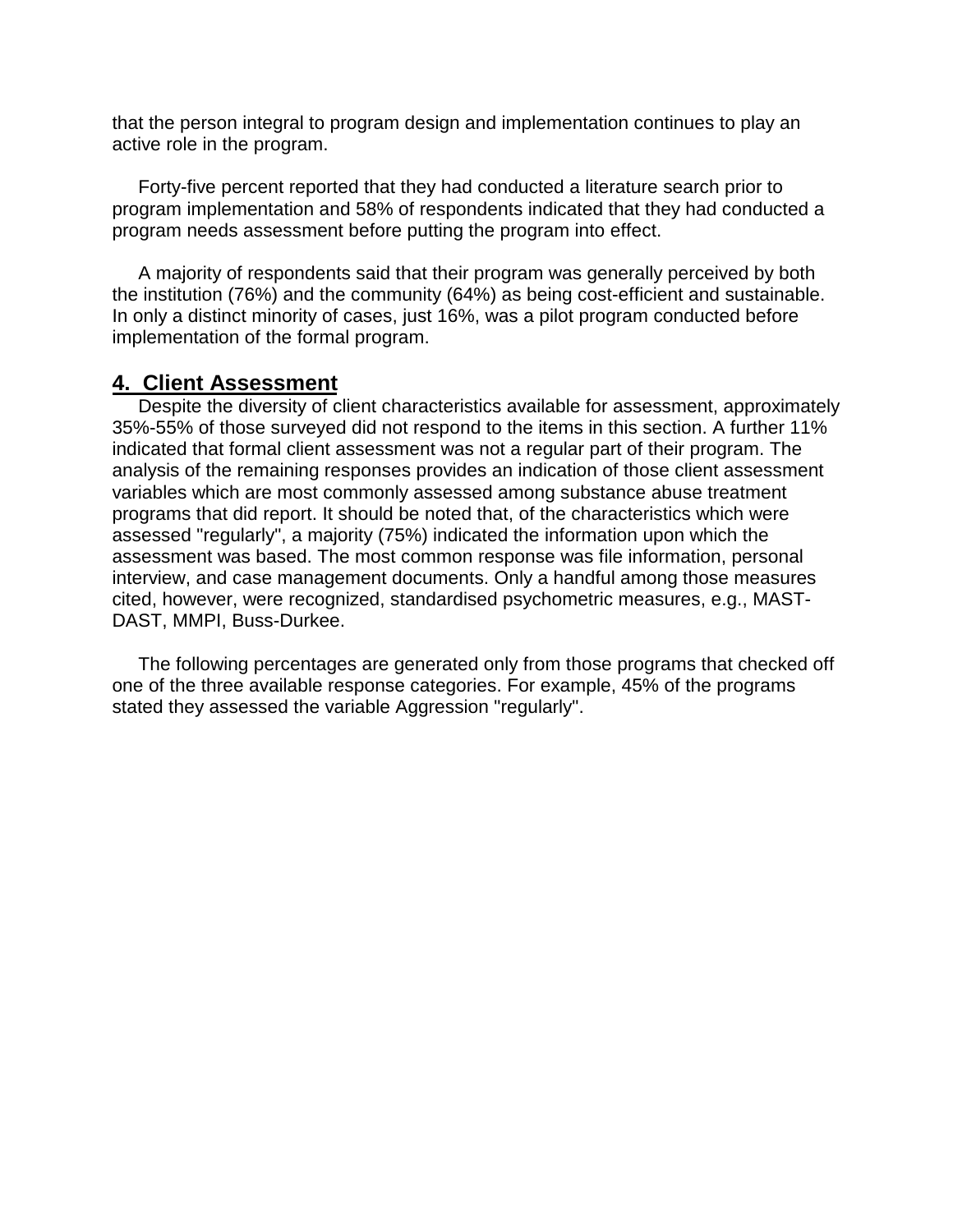| Variable                                | <b>Not</b><br>assessed | Rarely/<br>Occasionally | Regularly |
|-----------------------------------------|------------------------|-------------------------|-----------|
| Aggression                              | 17%                    | 38%                     | 5%        |
| Alienation                              | 19%                    | 53%                     | 28%       |
| Anti-social attitudes                   | 16%                    | 29%                     | 55%       |
| Anxiety                                 | 17%                    | 39%                     | 45%       |
| Cognitive - reasoning skills            | 19%                    | 47%                     | 34%       |
| Copying styles                          | 19%                    | 34%                     | 47%       |
| Depression                              | 17%                    | 38%                     | 45%       |
| <b>Diet</b>                             | 20%                    | 64%                     | 16%       |
| Educaiton                               | 18%                    | 45%                     | 37%       |
| Empathy                                 | 18%                    | 42%                     | 40%       |
| Employment                              | 17%                    | 38%                     | 45%       |
| <b>Family factors</b>                   | 16%                    | 34%                     | 50%       |
| Family history: substance abuse         | 15%                    | 26%                     | 59%       |
| Family history: criminality             | 20%                    | 31%                     | 49%       |
| Harm caused to victim                   | 17%                    | 46%                     | 37%       |
| Intelligence                            | 20%                    | 58%                     | 22%       |
| Learning disability                     | 20%                    | 60%                     | 20%       |
| Leisure/recreation                      | 18%                    | 43%                     | 39%       |
| <b>Medical status</b>                   | 19%                    | 45%                     | 36%       |
| Mental disorder                         | 20%                    | 58%                     | 22%       |
| Motivation                              | 16%                    | 24%                     | 61%       |
| Moral development                       | 19%                    | 48%                     | 33%       |
| Peer group association                  | 19%                    | 40%                     | 41%       |
| Psychopathy                             | 22%                    | 56%                     | 22%       |
| Religious values                        | 19%                    | 60%                     | 21%       |
| Self-esteem                             | 16%                    | 25%                     | 59%       |
| Sexual beliefs                          | 20%                    | 50%                     | 30%       |
| Situational factors re: substance abuse | 20%                    | 30%                     | 50%       |
| Social support                          | 16%                    | 23%                     | 61%       |
| Socialization                           | 18%                    | 32%                     | 50%       |
| Other                                   | 47%                    | 18%                     | 35%       |
|                                         |                        |                         |           |

### **a) Client Assessment Variables**

| b) Assessment of risk level of client: no response |    | 35% |
|----------------------------------------------------|----|-----|
|                                                    | no | 37% |

yes 29%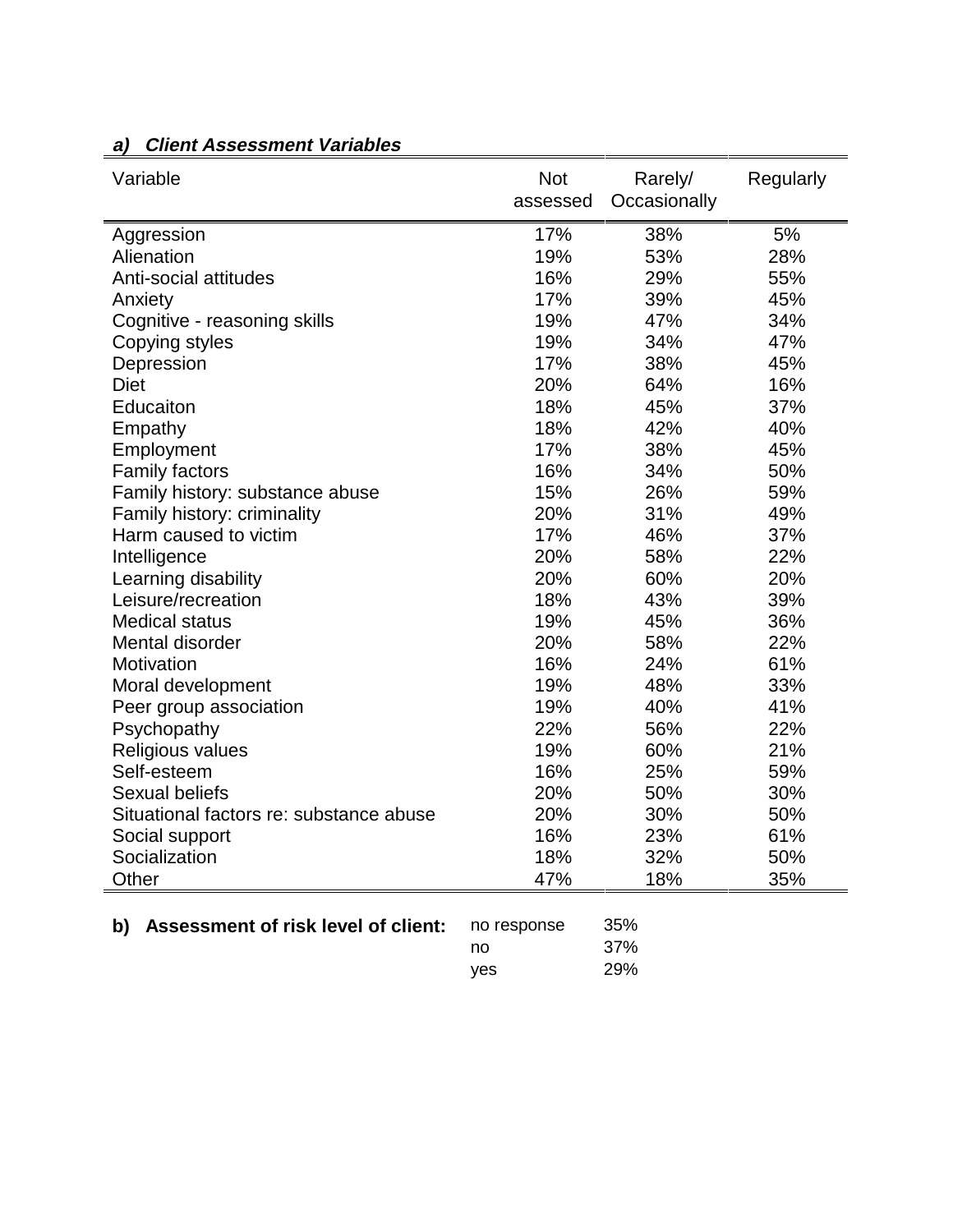### **5. Treatment Modalities**

 Excluding the "other" category the percentage of "no response" for the following modalities ranged from 24%-39%. Therefore, the following percentages are based on those programs that responded to the three categories noted below.

Not

### **a) Modality**

|                                         | <b>Not</b> | Moderately | Very      |
|-----------------------------------------|------------|------------|-----------|
|                                         | Important  | Important  | Important |
| AA                                      | 7%         | 32%        | 61%       |
| Advocacy                                | 20%        | 68%        | 12%       |
| Chemical                                | 71%        | 25%        | 4%        |
| Confrontation                           | 37%        | 50%        | 13%       |
| <b>Cognitive Behaviour Modification</b> | 28%        | 47%        | 25%       |
| Controlled drinking                     | 71%        | 20%        | 9%        |
| <b>Covert sensitization</b>             | 70%        | 21%        | 9%        |
| Criminal thinking                       | 59%        | 34%        | 7%        |
| Detoxification                          | 58%        | 25%        | 17%       |
| Education                               | 12%        | 32%        | 56%       |
| Family therapy                          | 42%        | 41%        | 17%       |
| <b>IPPS (Platt)</b>                     | 23%        | 42%        | 35%       |
| Literacy                                | 33%        | 45%        | 22%       |
| Marital therapy                         | 43%        | 52%        | 5%        |
| Moral - development                     | 28%        | 49%        | 23%       |
| Client-centred councelling              | 25%        | 49%        | 26%       |
| <b>Operant strategies</b>               | 56%        | 38%        | 6%        |
| Positive peer culture                   | 13%        | 51%        | 36%       |
| Psychoactive drugs                      | 85%        | 5%         | 10%       |
| Psychodynamic therapy                   | 60%        | 27%        | 13%       |
| Recreation                              | 37%        | 45%        | 18%       |
| Restitution                             | 62%        | 37%        | 1%        |
| Social - cognitive skills               | 25%        | 55%        | 20%       |
| Spiritual                               | 20%        | 51%        | 29%       |
| Stress management                       | 23%        | 46%        | 31%       |
| Surveillance                            | 72%        | 19%        | 9%        |
| Vocational                              | 44%        | 43%        | 13%       |
| Other                                   | 13%        | 7%         | 80%       |

### **b) Matching**

 The following information applies only to respondents that answered the items. Sixty percent of the programs did not vary strength of treatment with client risk level. In 52% of the cases client characteristics were not matched with the treatment and 46% of the programs did not match client with the personal and professional skills of the therapist.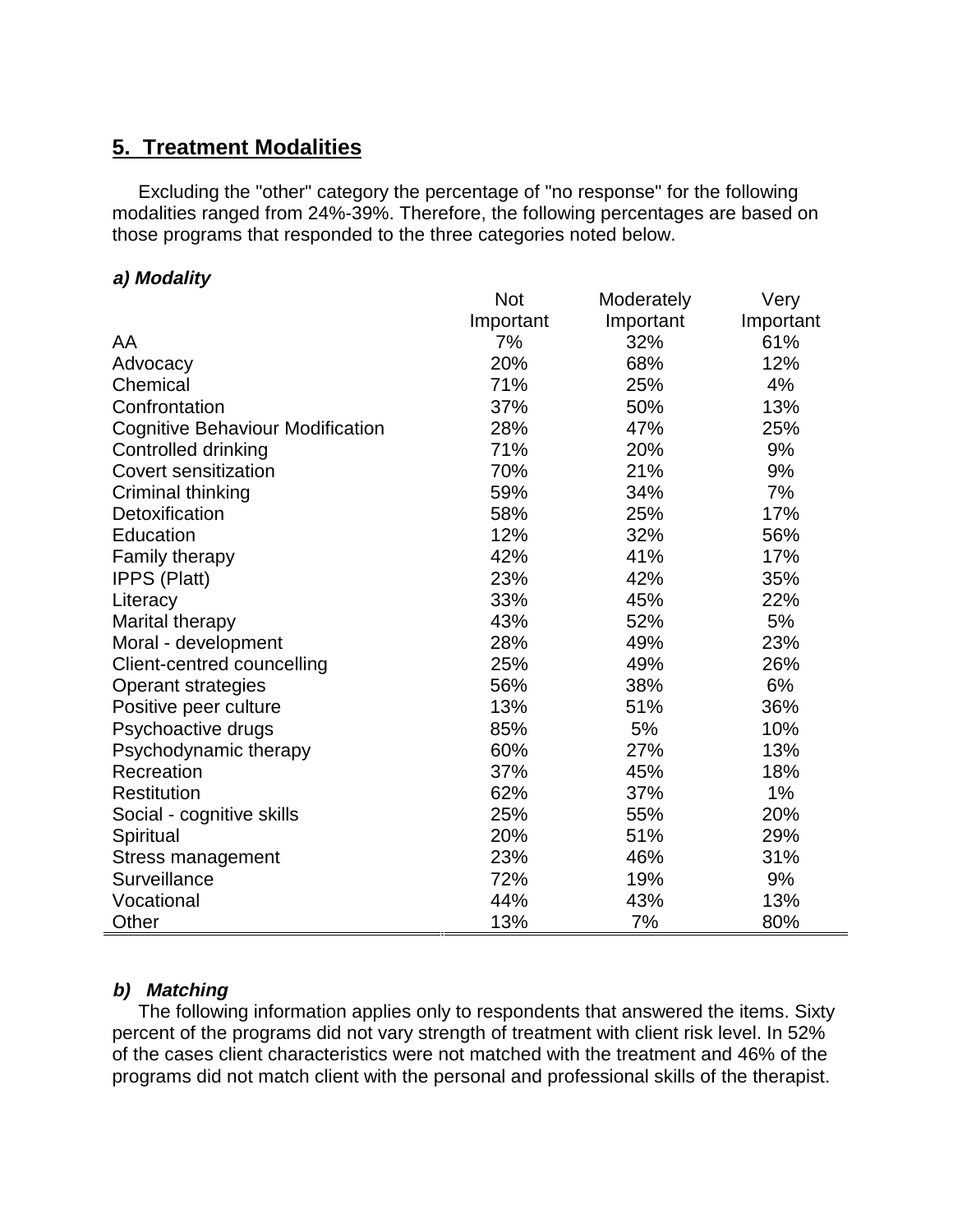Staff were allowed discretion in the management of exceptional cases for 21% of the programs. Finally, of the institutional programs, only 13% scheduled the program within the last three months of the inmates' sentence.

#### **c) Relapse prevention**

 The following relapse techniques involving training the client 1) to monitor and anticipate problem situations, 2) to rehearse alternatives to problem situations involving substance abuse, and 3) to practise new behaviours in increasingly difficult situations, were responded to affirmatively by 52%-56% of the programs that answered these items.

 Two other techniques, "booster sessions" and "using friends as co-therapists", were used in 17% to 22% of instances, which is not surprising given 71% of programs were institution based.

### **6. Staff Characteristics**

**a)** Seventy-three percent of programs answered the staff characteristics questions. The "average" program, of which 63% were staffed by men, had the following demographics.

| Education         | $\%$ | Profession             | $\%$ |
|-------------------|------|------------------------|------|
| High school       | 19   | Clergy                 | 13   |
| Community college | 34   | Criminology            | 16   |
| BA                | 27   | Education              | 8    |
| <b>Bsc</b>        | 6    | Medicine               | 1    |
| MA / Msc          | 4    | <b>Nursing</b>         | 11   |
| <b>PhD</b>        |      | Psychology             | 17   |
| Other             |      | Social Work            | 27   |
|                   |      | Sociology              | 6    |
|                   |      | Other (i.e. addictions | 30   |
|                   |      | counsellor)            |      |

**b)** The mean number of staff years working with substance abusers and offenders was 1)  $n = 82$ ,  $X = 3.72$ ,  $SD = .98$  and 2)  $n = 77$ ,  $X = 3.71$ ,  $SD = 1.01$ , respectively.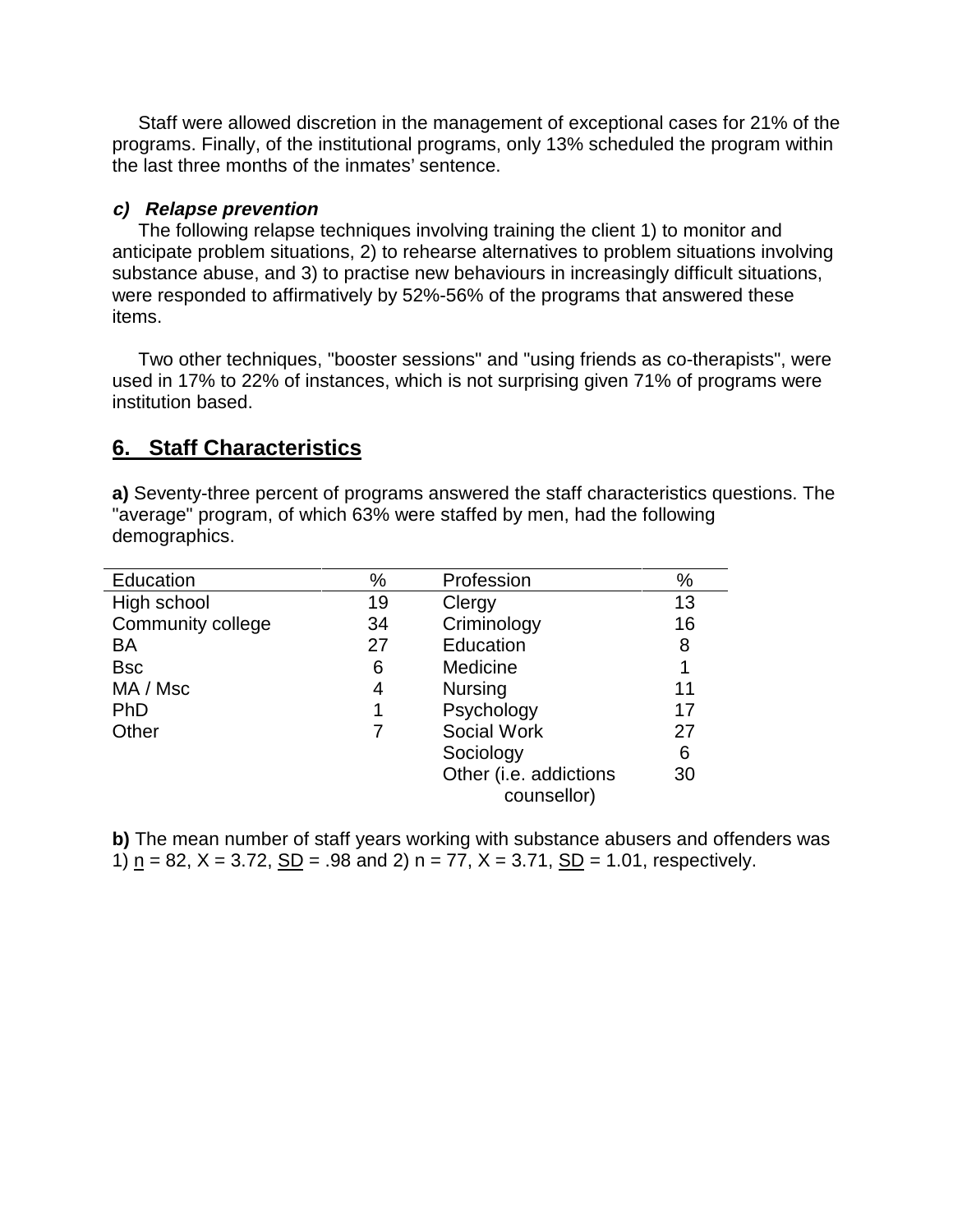**c)** Several other staff characteristics of importance were:

|                                          | No response | No  | Yes |
|------------------------------------------|-------------|-----|-----|
| i) staff hired for characteristics other | 44%         | 11% | 45% |
| than experience and training             |             |     |     |
| ii) staff skills assessed periodically   | 40%         | 22% | 38% |
| iii) staff input into program design     | 37%         | 13% | 50% |
| iv) staff input into program             | 37%         | 3%  | 50% |
| functioning                              |             |     |     |
| v) staff training workshops              | 38%         | 15% | 47% |
|                                          |             |     |     |

vi) staff hiring: of 58 programs, the average number of staff hired for the last three years was one per year.

vii) Director hiring: of 44 programs, the similar statistic was 1 per 3 years.

### **7. Evaluation / Accountability**

|                                   | No Response | No  | Yes |
|-----------------------------------|-------------|-----|-----|
| i)<br><b>Board of Directors</b>   | 13%         | 62% | 25% |
| ii) Advisory Committee re:        | 35%         | 54% | 11% |
| programming                       |             |     |     |
| iii) Quality Assurance assessment | 41%         | 20% | 39% |
| iv) Client satisfaction           | 25%         | 34% | 41% |
| v) Client follow-up               | 25%         | 46% | 29% |
| vi) Formal program evaluation     | 25%         | 53% | 22% |

### **8. Region, Operated/Contracted and Program Setting**

 The analysis included a determination as to whether any of the above factors were associated with the results reported on the CPEI. The following associations noted below were significant at the .05 level using Pearson's r

### Region

- a. Ontario contracts out more programs.
- b. Prairie programs tend to be shorter in duration.
- c. Ontario rejects more clients from their programs.
- d. The Prairie region, compared to the others, places less emphasis on assessing anti-social attitudes, anxiety, cognitive-reasoning skills, education, and learning disabilities.
- e. The Atlantic region places the most emphasis on the assessment of education, intelligence, and psychopathy.
- f. Differences in the emphasis of treatment modalities were reported for the following regions:
	- I. more emphasis chemical (Atlantic), detoxification (Atlantic, Quebec), positive peer culture (Atlantic and Prairie)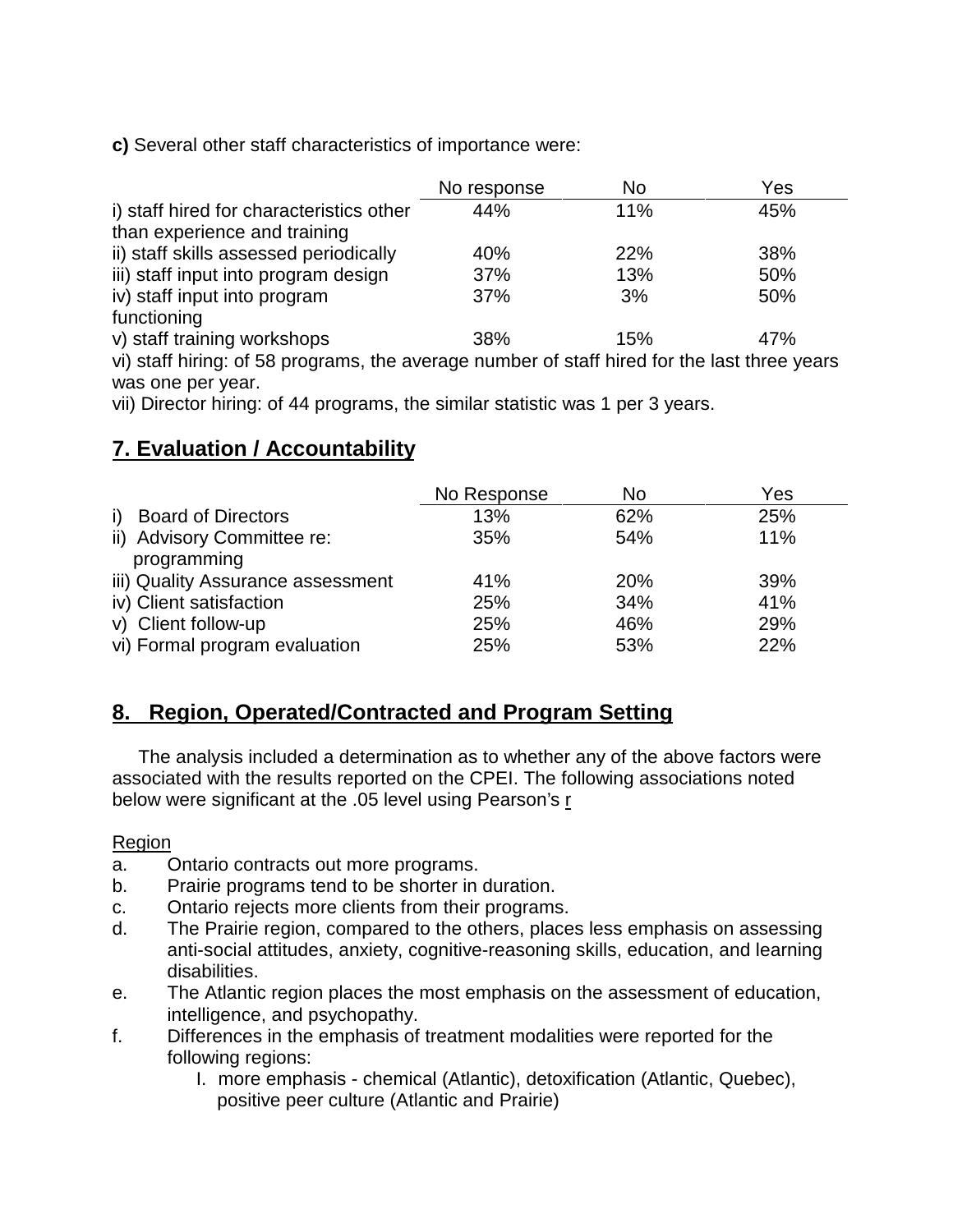- II. less emphasis social-cognitive skills training (Pacific and Prairie), vocational (Prairie).
- g. The Pacific and Prairie regions have staff with a greater degree of previous experience working with offenders.
- h. The Quebec region, in contrast to others, expressed less interest in hiring on the basis of staff characteristics related to treatment, periodic assessment of staff skills (also the case in the Atlantic region), and providing on-going staff training.
	- I. Quebec region programs reported less concern with follow-up evaluation.

### Program Setting

Program setting was sub-divided into institution vs. community-based.

 A number of differences existed between the two settings. First, as to program demographics, community programs are contracted out more frequently, are more likely to have a Board of Directors and program advisory committee, and are of less duration.

 In regard to assessment, community programs place more emphasis on alienation, anxiety, education, family histories of substance abuse and/or criminal behaviour, medical state, peer group association, and social supports. Institutional programs assessed aggression more often.

 Community programs are more involved in matching therapist and client characteristics as well as allowing for more deviations from the treatment norm for exceptional cases. Relapse prevention strategies, as expected, are utilized more often in community settings.

There are important staffing differences. Community programs are:

- I. more concerned with hiring staff on the basis of skills related to treatment other than only experience and training
- II. provide more periodic assessment of staff skills
- III. allow staff more input into program functioning
- IV. provide more on-going training
- V. are involved in more hiring and have tried to hire more females and recruit more among the social work and addictions counsellor professions.

### Operated/Contracted

 There is overlap with the previous category as 90% of community programs were contracted out.

 Contracted out programs differed on some important dimensions from those operated directly by CSC. Administratively, they were more likely to have a Board of Directors and have combined alcohol/substance abuser clientele. As well, their programs were of shorter duration.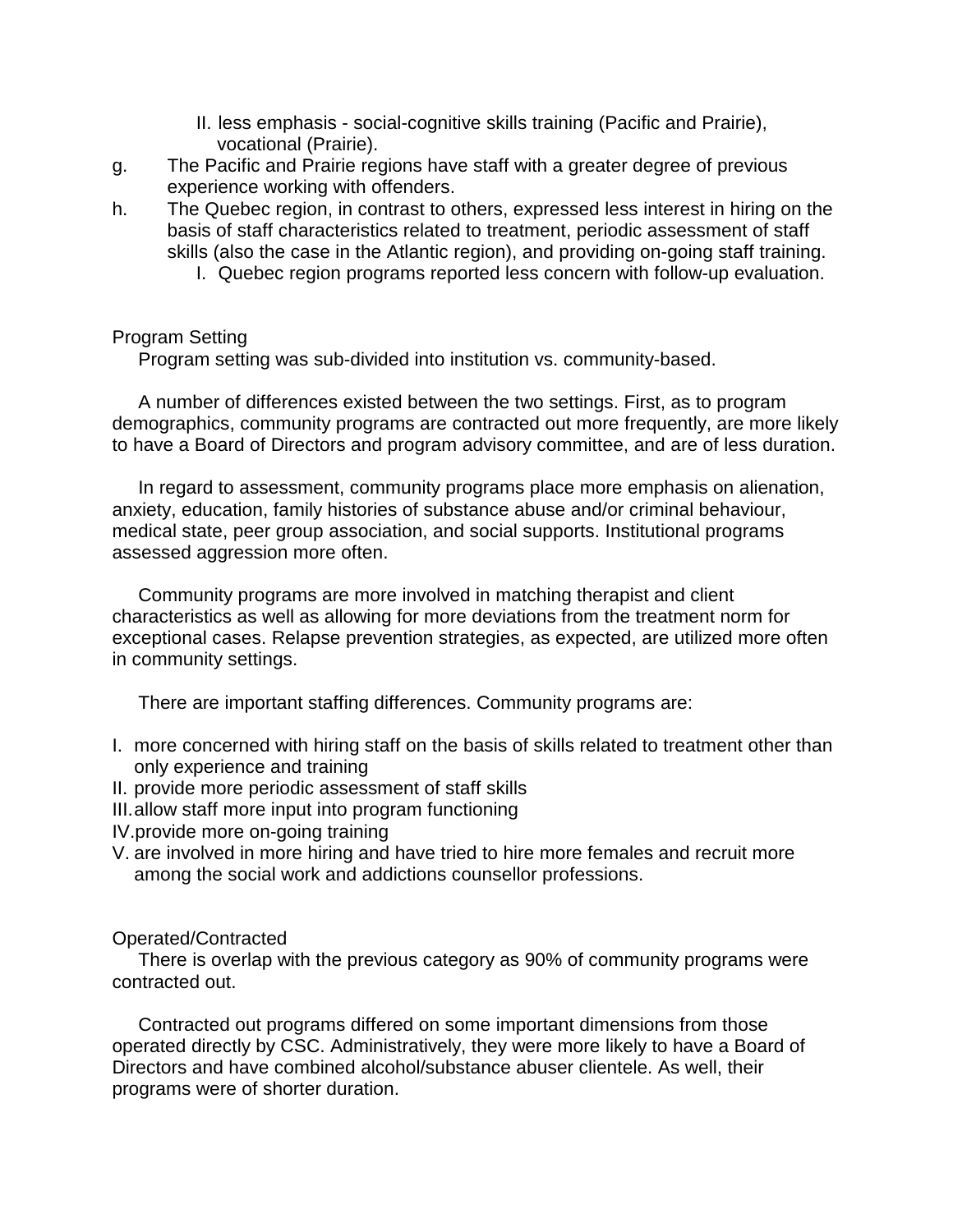In regard to treatment, contract programs relied more on the cognitive behaviour modification and client centred counselling modalities. They were more concerned with matching i) strength of treatment with risk level, ii) therapist and client characteristics, and iii) type of treatment with the client. They have more staff training, more periodic assessment of staff skills, and allow staff more input into programs. Contracted out programs are more likely to conduct literature reviews of treatment and hire persons with criminology degrees.

 Finally, in contrast to the differences in emphasis on client assessment characteristics in the institution-community program comparison, the differences between the operated and contracted programs on this dimension were minimal.

### **9. Program Quality**

In reviewing the results in this section the following qualification is stressed. While the CPEI affords a score and a resultant classification of a program's quality, the instrument is experimental in nature and work is in progress to further refine the instrument. Thus, the classification data is best considered preliminary. The Discussion section denotes further cautions in this regard.

 Forty-four items on the CPEI were designated as critical indices of program quality. Each program was scored on these items and the scores expressed as a percentage of 100. The mean percentage for all programs on the CPEI was 25%, with 10 programs scoring 50% or better.

| Region          | n   | CPEI% |
|-----------------|-----|-------|
| Pacific         | 5   | 40%   |
| Prairie         | 30  | 25%   |
| Ontario         | 20  | 28%   |
| Quebec          | 23  | 26%   |
| <b>Atlantic</b> | 28  | 20%   |
| <b>TOTAL</b>    | 112 | 25%   |

There were no significant differences across regions ( $F = 1.76$ , df = 4/101, p > .05).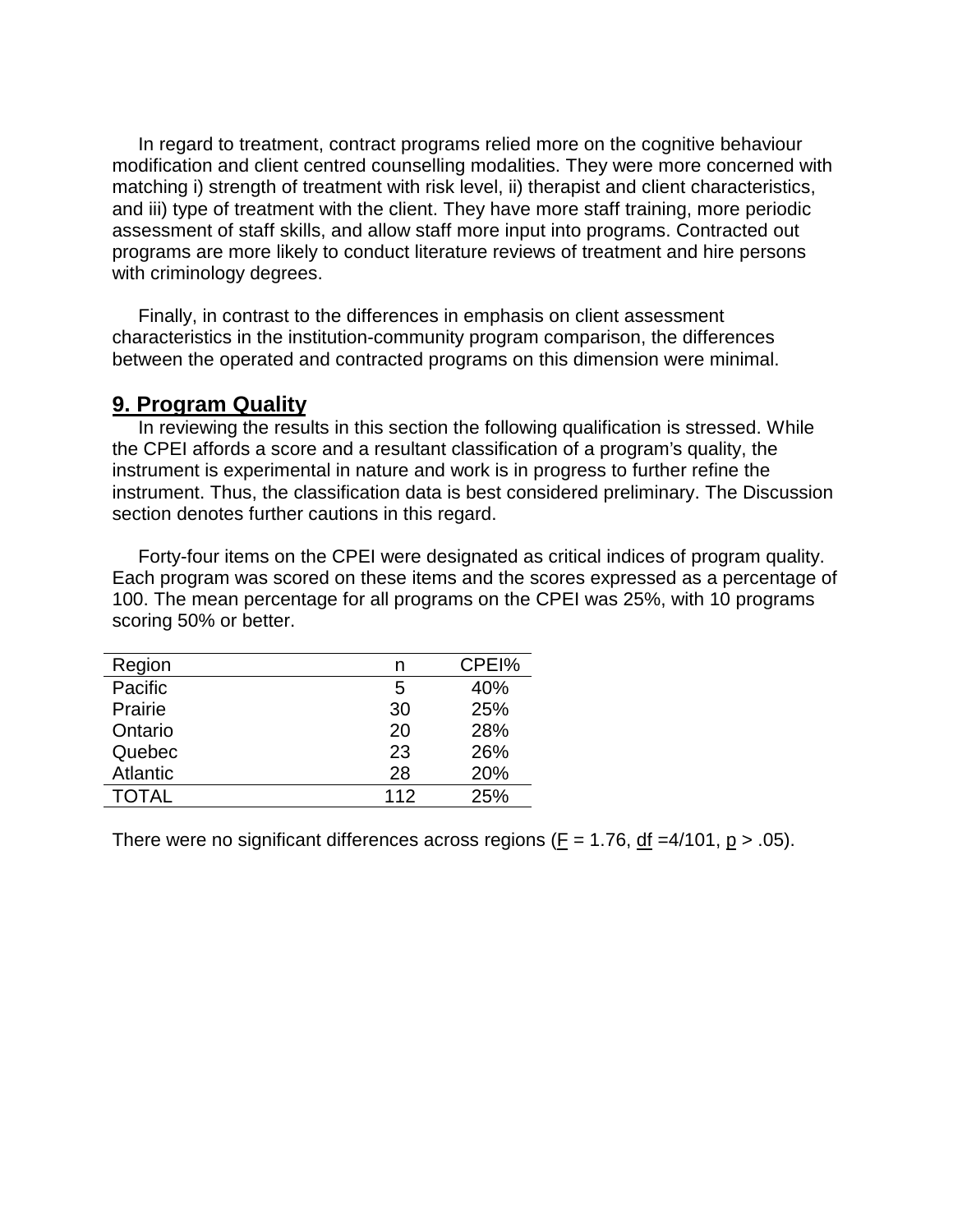| Operated / Contracted |    | CPE <sub>1%</sub> |
|-----------------------|----|-------------------|
| Operated              | 36 | <b>20%</b>        |
| Contracted            | 56 | <b>32%</b>        |
|                       |    |                   |

Contracted programs scored significantly higher on the CPEI ( $F = 12.65$ , df = 1/90, p < .05).

| Operated / Contracted |    | CPE <sub>1%</sub> |
|-----------------------|----|-------------------|
| Institution           | 80 | <b>23%</b>        |
| Community             | 20 | 37%               |
|                       |    |                   |

Community programs scored significantly higher on the CPEI ( $F = 11.78$ , df = 1/98, p < .05).

 It should be noted that the significant effects reported for contracted and community programs were independent of each other. Partial correlations indicated that the correlation between higher scores on the CPEI and "community" was r 13.2 = .28, df = 109, p < .01 with the operated/contracted variable held constant. Similarly, the correlation between higher scores on the CPEI and "operated" was  $r$  23.1 = .45, df = 109, p < .01 with the institution/community factor held constant.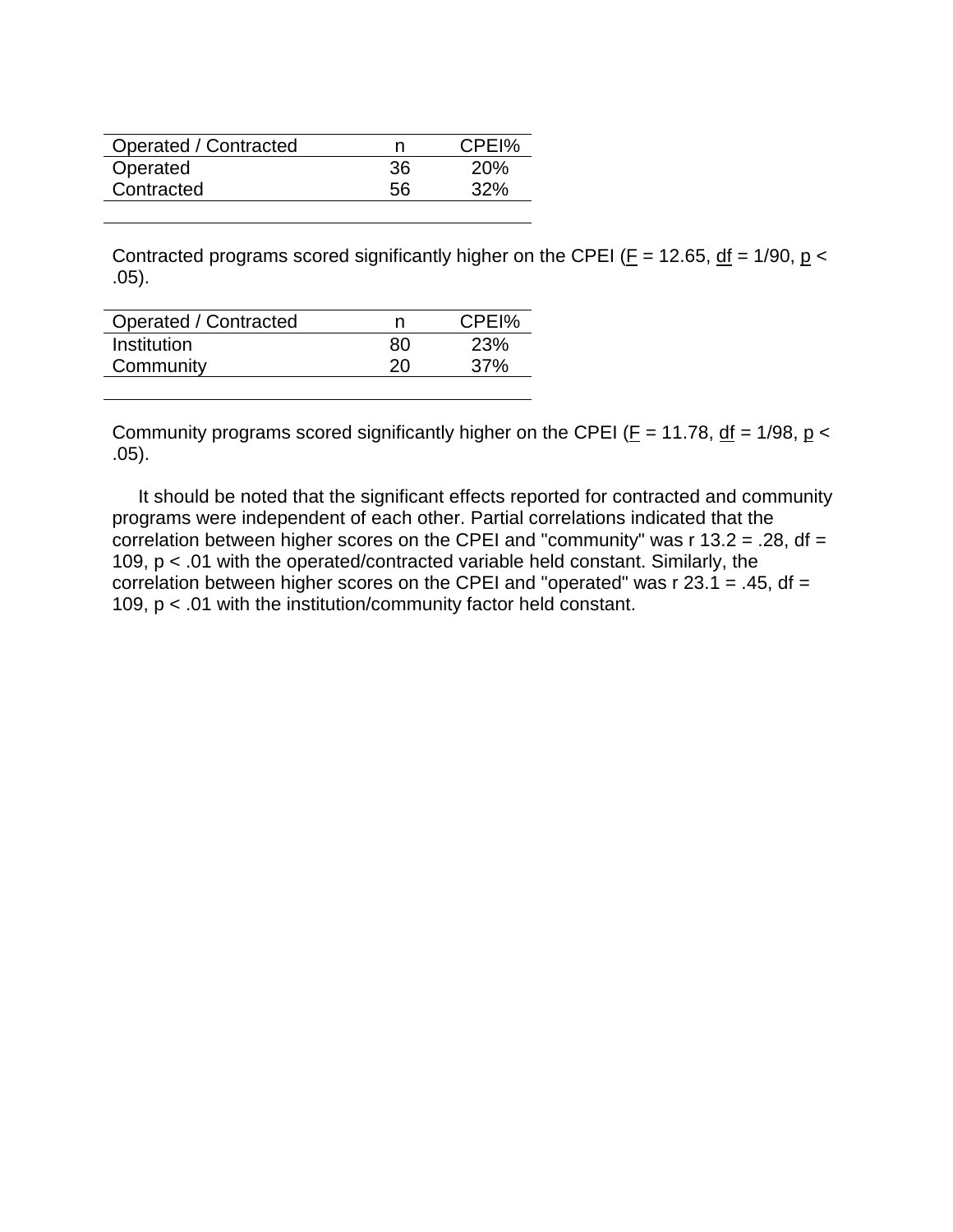### **Discussion**

 Some important caveats must be noted before proceeding further. First, while the questionnaire return rate was an impressive 66%, non-responding to individual items ranged from 20%-50%. It is possible that, had a higher percentage of questions been completed, a somewhat different picture of the type and quality of service delivery would have emerged. The same rational applies as to how the information was gathered. It is mandatory that further investigations along this line utilize a keyinformant format. On-site reviews would ensure that all pertinent data is gathered. We have only sampled the "paper quality" of programs. No doubt a few programs were done a disservice as a result. Finally, the actual measure of program "quality", the CPEI, has face and content validity but, as yet, no criterion validity3. Indeed, while it is quite probable that programs with elevated scores on the CPEI may be more effective in reducing the recidivism rates of their clients, we must emphasize that some of the lower scoring programs may also be effective in this regard. From the perspective of CSC and their desire to modify substance abuse programming, it is crucial that programs collect follow-up recidivism rates in the future. Only 25 programs reported follow-up evaluations and it is unclear as to what the follow-up information consisted of.

 Granted the above limitations, however, it would be fair to conclude that the data gathered suggest that CSC substance abuse programs require revision and upgrading in almost all areas. This conclusion comes as no surprise to those observers who have expressed reservations about the general quality of offender services in the field. We address the concerns raised in this study from a general perspective, touch upon some issues internal to CSC, then provide suggestions for improvements in programming.

### **General Issues**

 First, the implementation of programs requires more attention. Several factors have to be in place to increase the chances that a program will be established and, most importantly, maintained (cf. Gendreau & Andrews, 1979).

 Secondly, the approach taken to classification has been a bit haphazard. Some variables among those most favoured for assessment e.g., anxiety, depression, selfesteem, motivation, are unreliable, if not poor, predictors of recidivism (see Andrews, Bonta, & Hoge, 1990). How the assessments are tabulated and scored is extremely problematic. As a case in point, no mention was made of employing two superior measures of criminal behaviour (LSI, PCL) or Annis' (1990) measure of substance abuse.

 The situation is also serious when it comes to treatment modalities. Alcoholics Anonymous was the most popular treatment modality; evidence for it's success is very sparse indeed (Miller & Hester, 1985). Similarly, positive peer culture, spiritual, and client-centred counselling are usually ineffective strategies for offenders (Andrews et al., 1990a). Meanwhile, the following modalities - controlled drinking, covert sensitization, operant techniques, and surveillance - were little employed by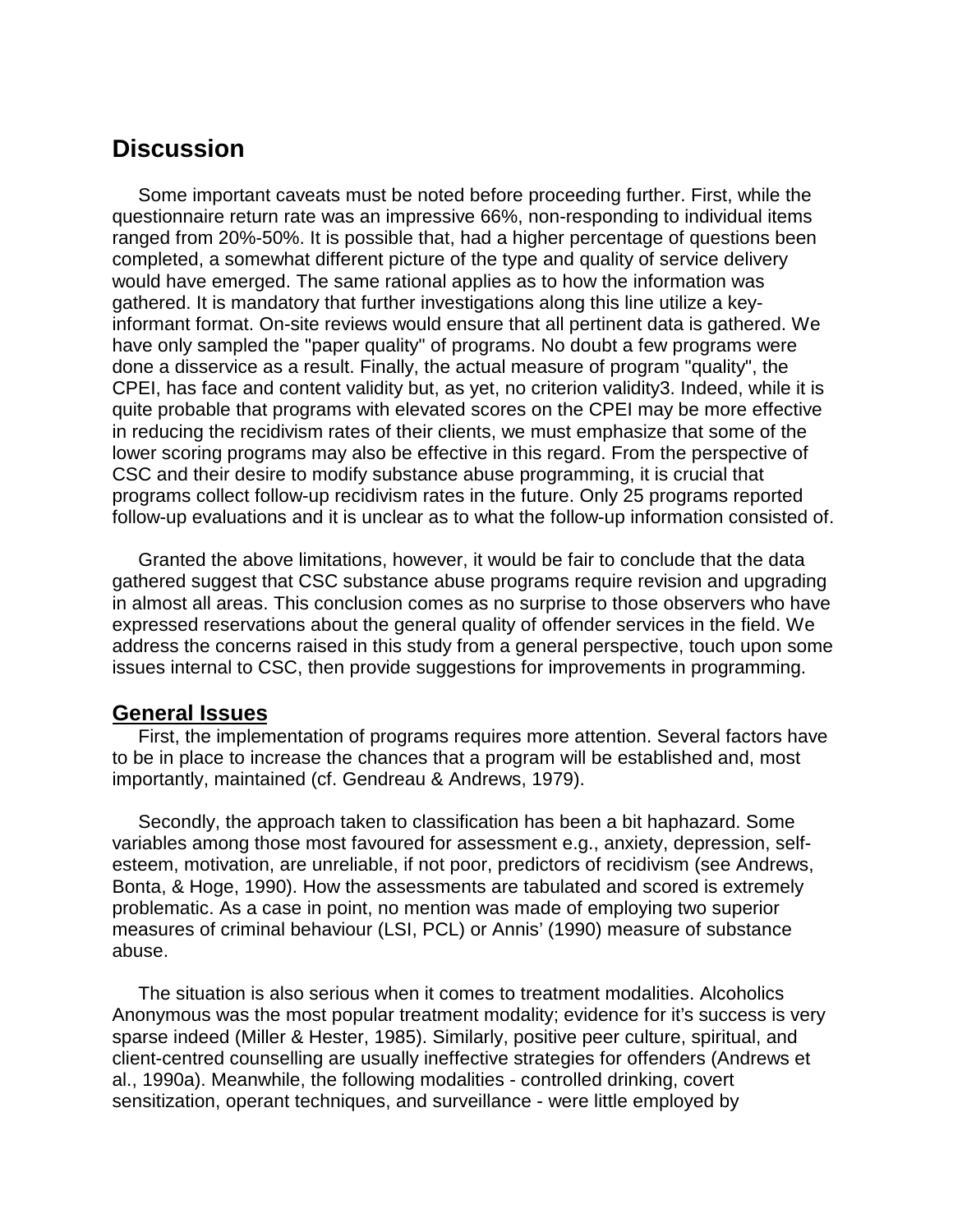respondents. All have promise in the treatment of alcoholism according to experts in the area (Miller & Hester, 1985).

 There also appears to be a conceptual chasm, in the minds of most respondents, regarding classification and treatment. The correctional and substance abuse treatment literatures (Andrews, et al., 1990a; Annis, 1990) are replete with examples of the importance of matching client characteristics i.e., risk, with type and strength of treatment. Less than 30% of surveyed programs said they did either.

 Fourthly, the evaluation component has been virtually ignored, although admittedly, quite a few programs (33%) were within their first year of operation.

### **Internal Issues**

 Regional differences amongst substance abuse programs were not profound. The Pacific region was difficult to assess given its low response rate. The fact that some assessment characteristics were weighted differently across regions likely reflects differences in personnel and training amongst other things. Some diversity is probably quite healthy.

 It was noted that Ontario seemed to contract out a good deal, of the programming. Somewhat disconcerting was the evidence from the Quebec region indicating that it's programs tend to de-emphasize certain staff development areas.

 The most striking result was the superiority of contracted and community based programs on the basis of CPEI scores. There are presumably some systemic reasons for this that are well known to CSC cognoscenti. The major area of improvement for most institution/operated programs seems to be the matching of client and treatment factors, and staff development. The reader must bear in mind that having community and/or contracted programs are no panaceas The average CPEI score for contracted and/or community programs was less than 40%. In addition, well rated programs can exist in institutions and be operated directly by CSC.

#### Suggestions for Effective Programming

A. Program implementation and maintenance

In establishing a substance abuse programming strategy the following factors should be considered:

- 1) staff (IC) responsible for the programs should have professional training, preferably a post-B.A. degree, with experience/training in the substance abuse or offender treatment area.
- 2) a detailed cost breakdown of the program be provided for a three year period and some guarantee be obtained of "intent to support" from the administration to fund the program.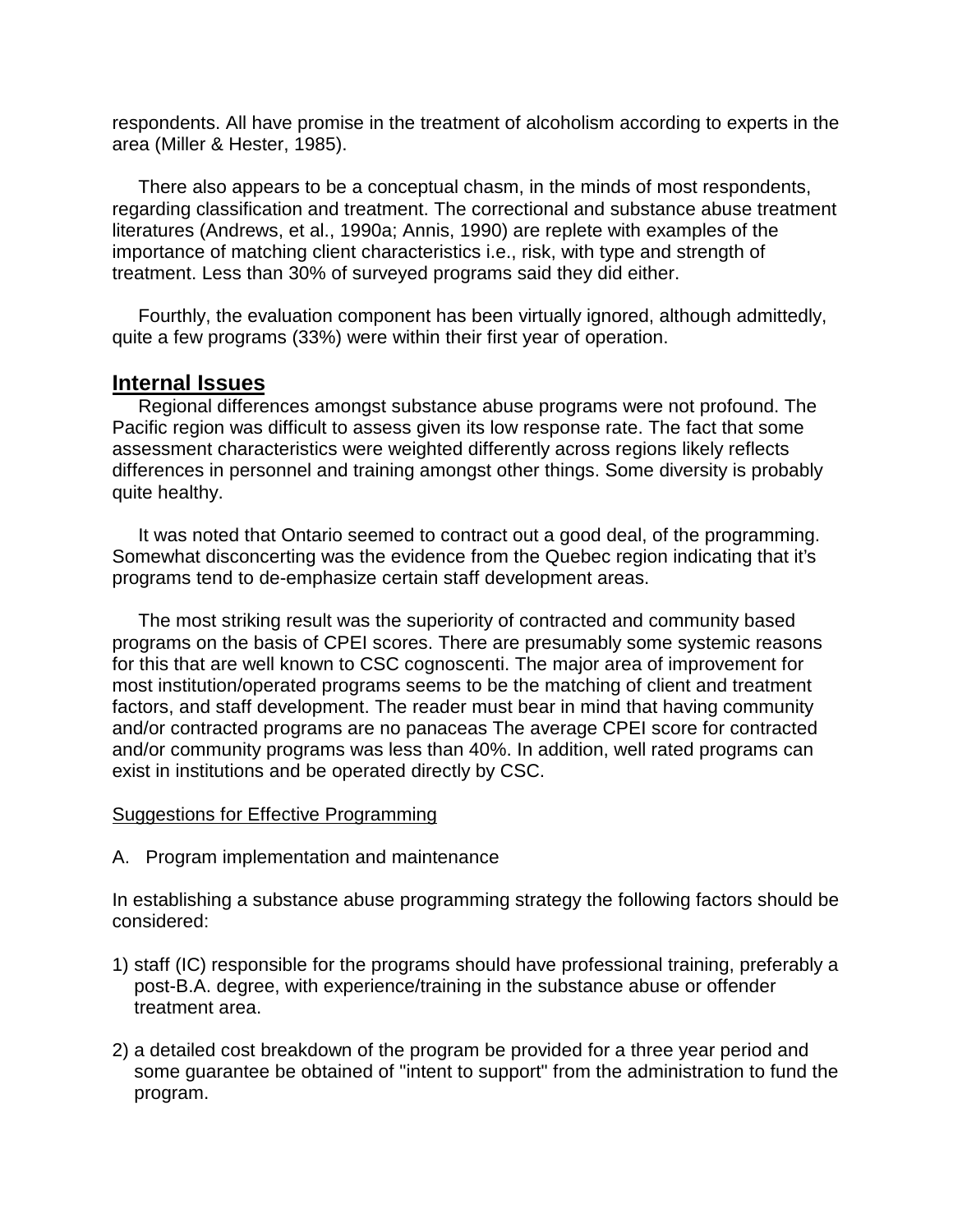- 3) the IC have access to a consultant (e.g., based in a university or an ARF-like provincial organization) knowledgeable in the area for advice. The creation of a Board, similar to some mental health models, is another model in this regard.
- 4) a professional role be designated within each CSC region to provide direction, support, training for field-based programs.
- 5) the IC and associates conduct a literature search of the relevant treatment research literature covering at least the last five years. The source materials recommended are the Psychological and Criminal Justice Abstracts. Documentation of the search should be provided. .
- 6) the IC is directly involved in the hiring and supervision of line staff. Line staff should be selected on the basis of characteristics predictive of job success and therapeutic effectiveness. The relevant variables are a) cognitive ability, b) relevant life experiences, c) education and training in either education, nursing, psychology, or social work, d) relationship characteristics - clarity, empathy, fairness in supervision and employs problem solving approach. Structured interviews, which can include situational assessments such as role-playing, in contrast to unstructured interviews, should be employed for staff selection.
- 7) where feasible a pilot program should be run before beginning the program officially.
- 8) the IC should contribute, in a tangible and practical way, to some therapeutic aspect of the program. The IC also carries out a quality assurance audit each year.
- 9) inmates in the program should be housed separately from the "main" population unless the entire institution is run as a therapeutic setting.
- 10) enrolment in the program (for incarcerated inmates), where sentence length allows, is for both the first and last 3-6 months of their sentence.
- 11) finally, a mechanism is put in place whereby staff are allowed direct input re: program modification.

### B. Classification

- 1) all substance abuse programs should employ classification techniques of some recognized validity and submit their classification protocol for peer review.
- 2) the types of individual factors that should be given priority in assessment are antisocial attitudes, cognitive skills, attitudes towards education, employment and leisure, situational analysis of substance abuse behaviour, psychopathy, socialization, social skills, and awareness of harm to others.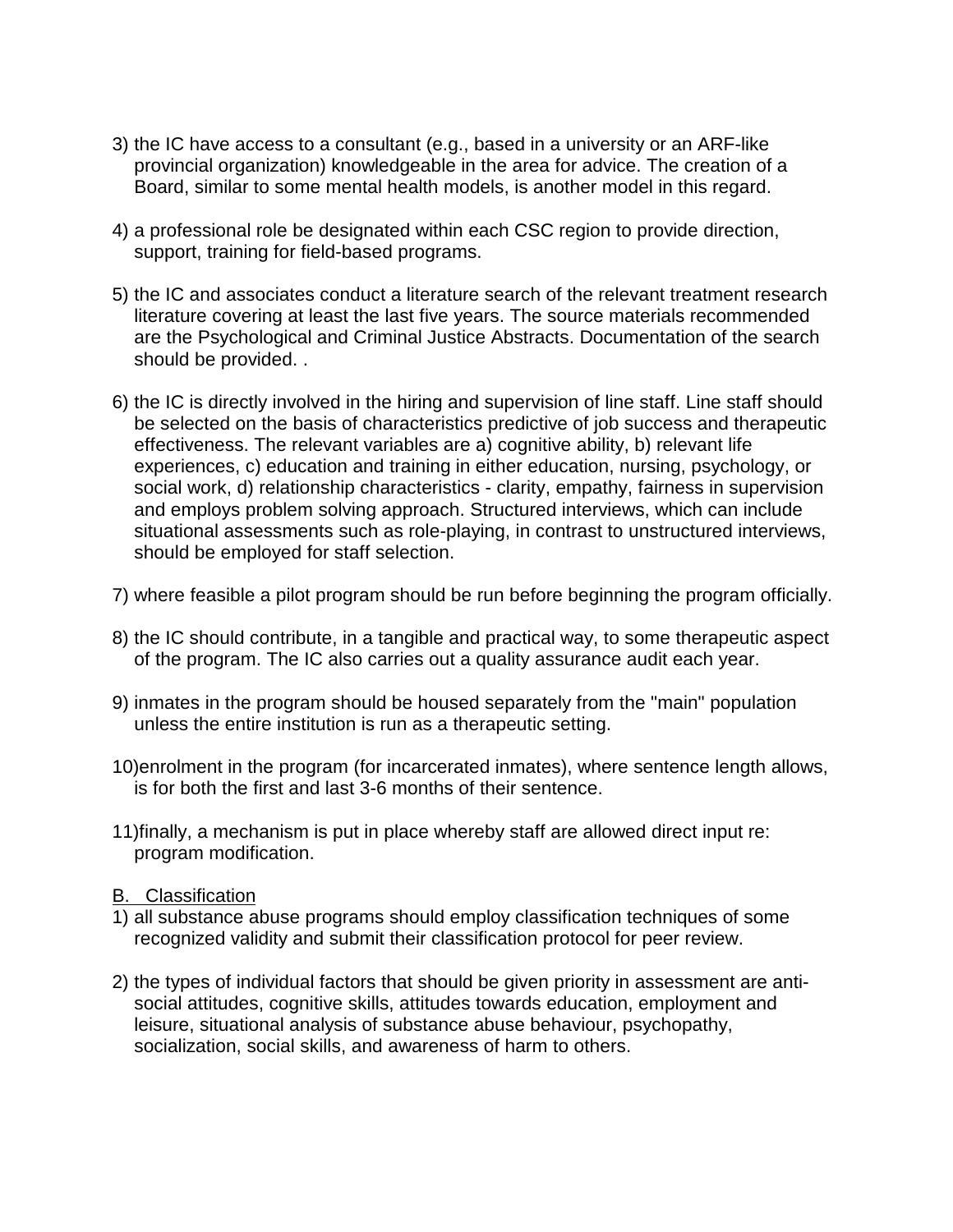- 3) the classification instruments should be a)administered by a trained psychometrist or someone supervised by a psychologist, b) the data stored in a confidential file.
- 4) upon the initial administration of the classification test battery the protocol must be scored as to risk level. Those clients scoring "medium" to "high" risk should be admitted to the program. An override clause should be in place, however, for exceptional cases. That is, for the occasional "low" or very "high" risk cases, exceptions can be made for admittance to the program. The reasons for the override should be documented.

### C. Treatment

 The offender treatment literature clearly denotes that successful programs share the following general principles. Substance abuse programs should consider these guidelines:

- 1) Intensive services, cognitive-behaviour modification in nature, provided to higher risk clients. Risk is defined, as noted previously, by an objective measure.
- 2) Explicit reinforcement, modelling, problem solving, skill training of alternatives to procriminal styles of thinking, feeling, and acting.
- 3) Therapists relate to offenders in interpersonally sensitive and constructive ways while strongly supporting anti-criminal modelling.
- 4) Program contingencies enforced, firm but fair approach.
- 5) Program activities disrupt the delinquency network either within the prison or in the community.
- 6) Transfer training techniques (for institution programs) are employed to prepare inmates for community adaptation.
- 7) High levels of advocacy and brokerage as long as community agency offers appropriate services.

Unsuccessful programs generally display the following features:

- 1) Intensive services provided to low risk clients.
- 2) Traditional psychodynamic, client-centred, non-directive relationship oriented therapies.
- 3) Traditional medical model approaches pharmacological, diet.
- 4) Punishment strategies and/or control techniques, i.e., electronic monitoring, without provision of any sort of service delivery.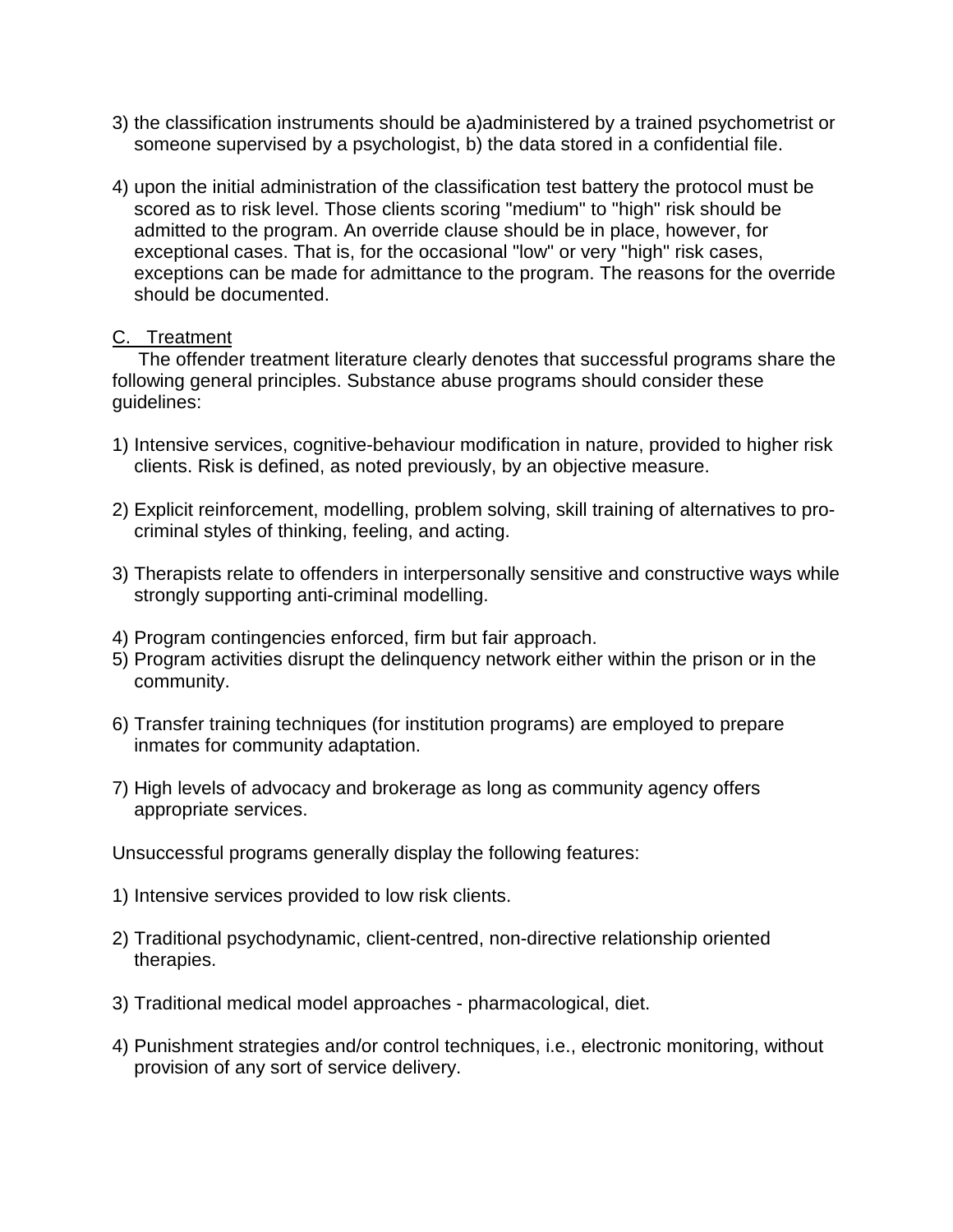Therefore, unless there are well documented mitigating circumstances, it is recommended that the above noted classes of service delivery be abandoned.

 While cognitive behaviour modification programs have been shown to be the most effective they require certain features in their operation:

- 1) Highly structured with program content and contingencies under control of therapist.
- 2) Clients and staff share equally in program design, maintenance and enforcement of appropriate behaviours.
- 3) Clients re-labelled as co-therapists.
- 4) Negative peers are prevented from taking over program.
- 5) Effective internal control established to detect anti-social activities within the client group.
- 6) Limits placed on client turnover.
- 7) Positive reinforcers > punishment by 3:1.

 Types of effective behaviour modification modalities recommended, where appropriate, for offender substance abuse treatment programs are:

- a) anger management training
- b) controlled drinking
- c) covert sensitization
- d) family systems, family therapy
- e) operant procedures
- f) social-cognitive skills training
- g) surveillance

 For community based programs there is one component that should be employed. That is, relapse prevention which involves the following steps:

- 1) Monitoring and anticipating problem situations.
- 2) Planning, rehearsing alternative responses.
- 3) Practising new behaviours in increasingly difficult situations and rewarding improved competencies, i.e., thinning and delay of reinforcement and b) fading.
- 4) Booster sessions.
- 5) Training significant others to provide reinforcement.

Finally, in regard to effective treatment there are three more important points.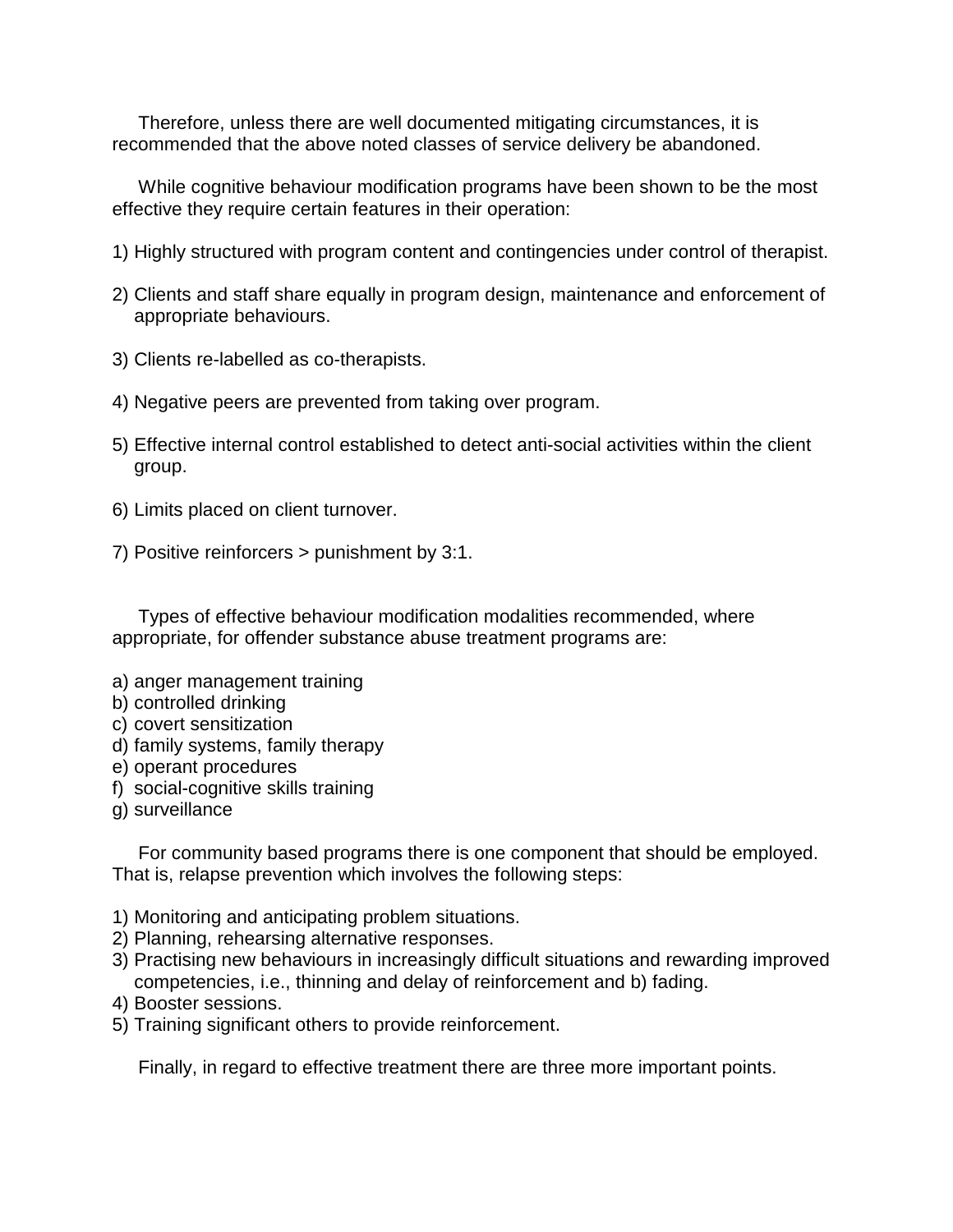First, client factors must be matched with the strength of treatment. Medium to higher risk offenders profit most from the more intensive forms of service.

 Secondly, whenever possible, therapist characteristics must be matched with client factors. Certain types of offenders respond better to different sorts of therapists. If a program does not attempt to match clients and therapists in some manner, reasons should be provided.

 Thirdly, the recommended length of treatment should range from three to six months.

#### D. Training and Evaluation

- 1) CSC should consider establishing a centralized institute for their substance abuse program staff. There are similar models in the U.S. (e.g., National Institute of Justice) and in Canada, for criminal justice agencies such as the police. The training institute might also be affiliated with an academic setting.
- 2) Some of the programs surveyed are experienced, knowledgeable, and competent. They are a valued resource and can serve as useful training models.
- 3) As noted previously, basic evaluation information is lacking. Many programs do not have the resources to carry out this role. The Research & Statistics Branch of CSC should facilitate and contribute to research on programming efforts. While the above model is centralized there may be instances whereby a region could assume some of the above tasks if the interest and adequate resources (e.g., university, CSC staff) were available.
- 4) All research and/or clinical information be categorized as to confidentiality and staff and client access.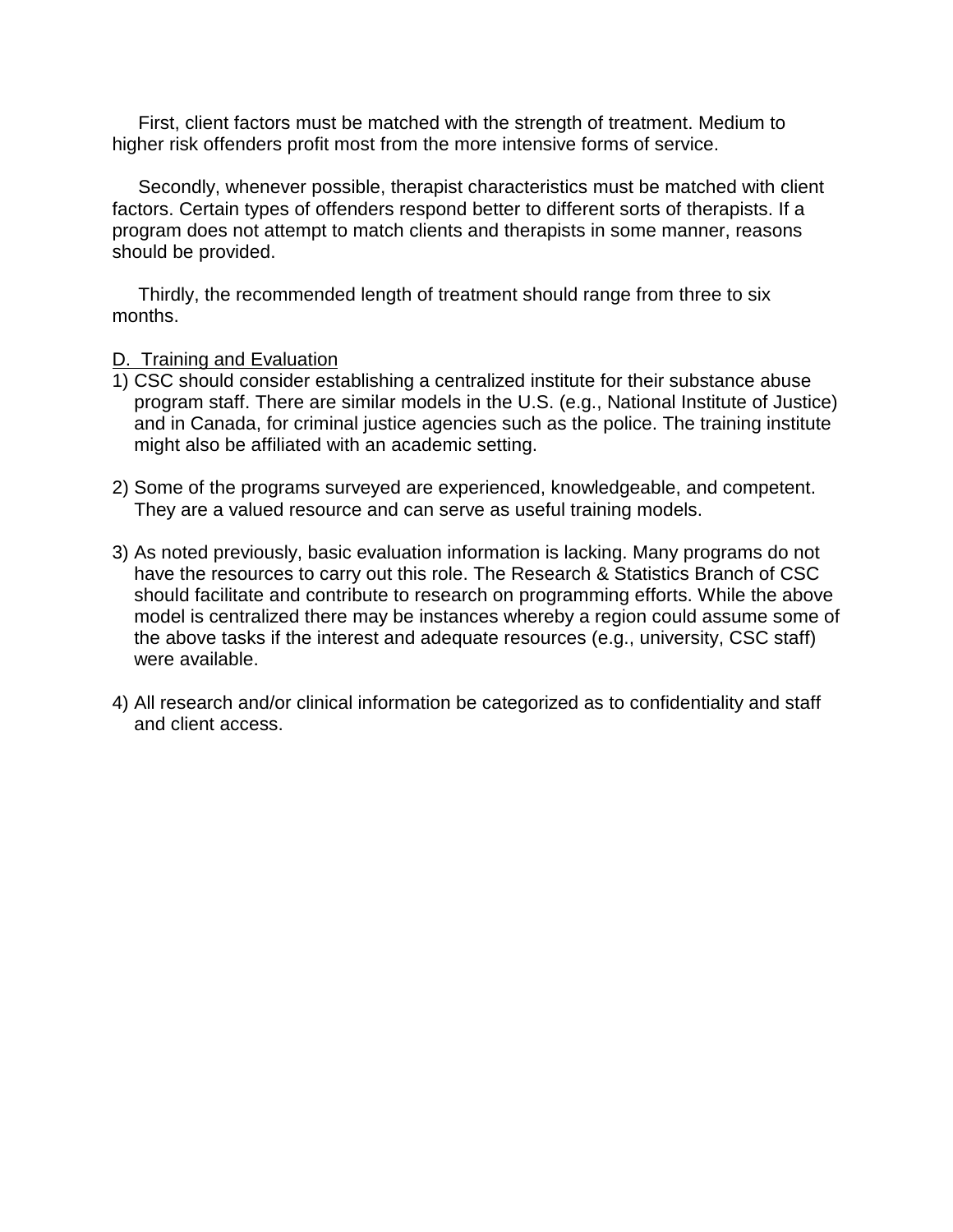## **Conclusion**

 The rehabilitation initiatives of CSC have been timely. They have led to the generation of a meaningful amount of normative information as well as a tentative index of "quality" for offender substance abuse programs within CSC's domain. Deficits, some extensive, in program quality were reported.

 Rather than an occasion for despair, however, the knowledge produced now allows policy makers and clinicians to target deficits in a rational, constructive, and positive manner. Substance abuse programs can only benefit from this process.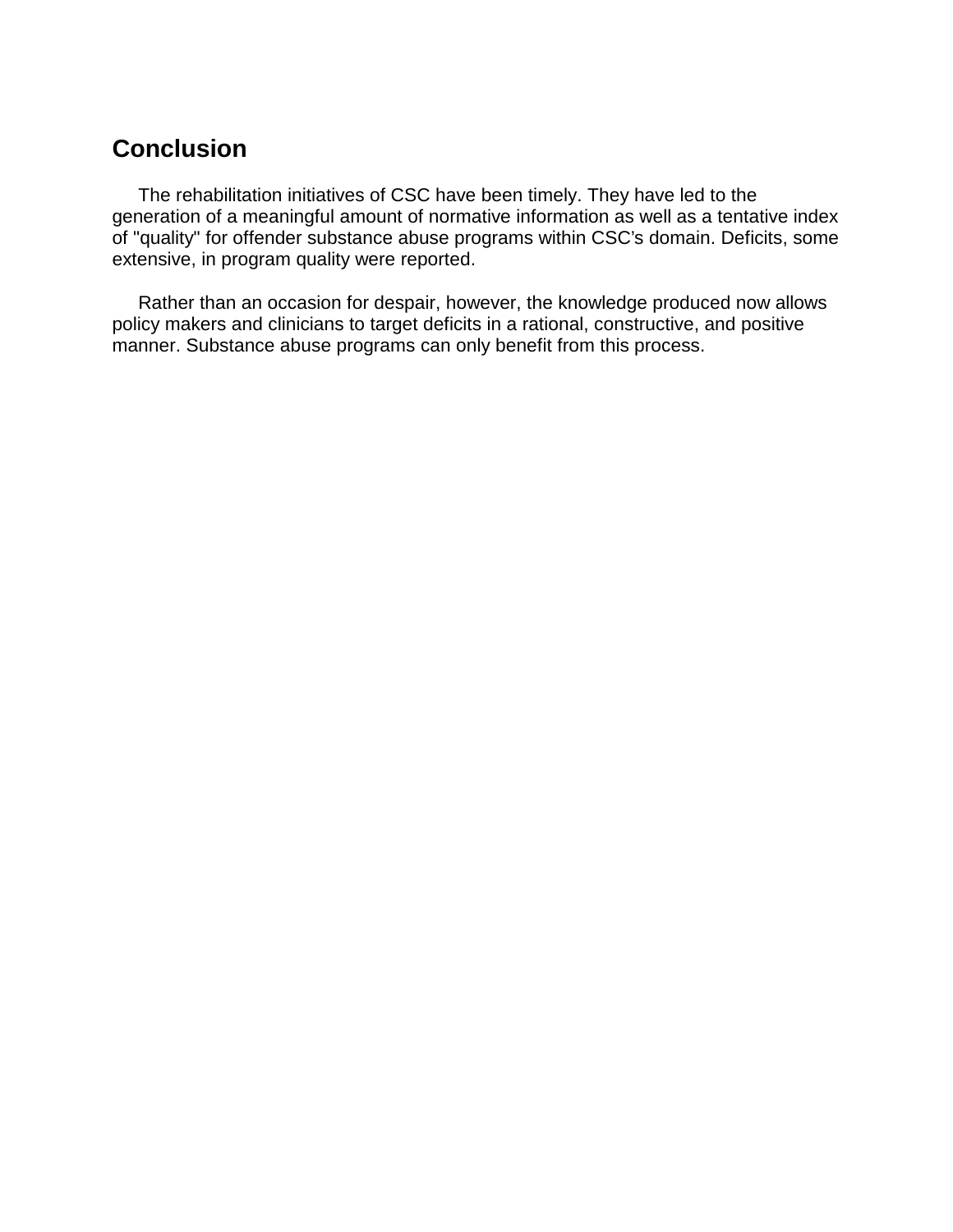## **Footnotes**

- 1. For examples of successful government/private agency studies, some of long standing, see Ross & Gendreau (1980). For another view on the matter raised by Lab see Gendreau & Ross, (1987) regarding maintenance of successful programs.
- 2. CSC has approximately 330 treatment programs for offenders.
- 3. The criticism of CPEI re: criterion validity, can also be applied to any of the standard audit methods employed to assess programs. We hope to confirm the predictive validity of the CPEI in the near future.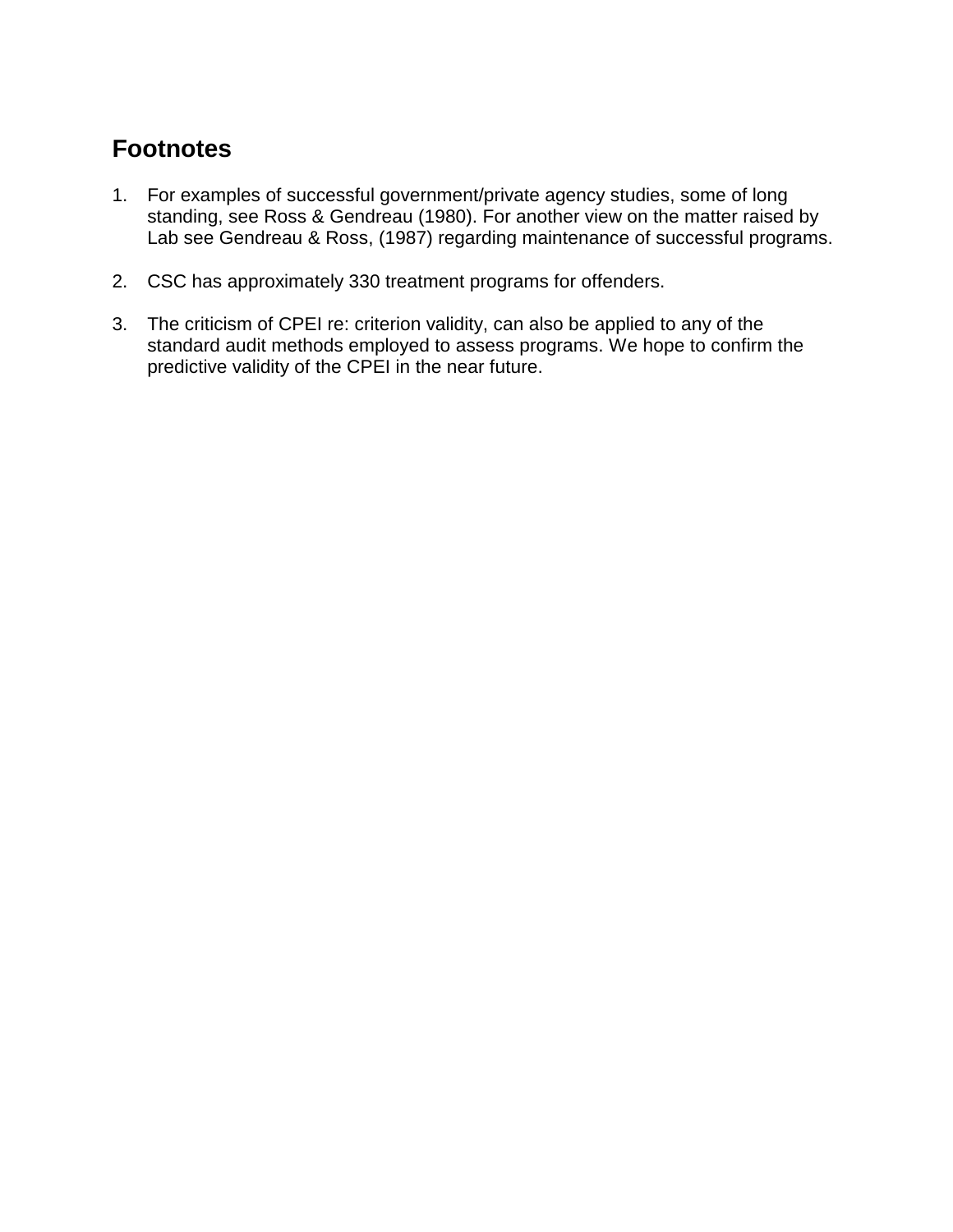## **References**

- Andrews, D.A. (1989). Recidivism is predictable and can be influenced: Using risk assessments to reduce recidivism. Forum on Corrections Research, 1, 11-18.
- Andrews, D.A., Bonta, J., Hoge, R.D. (1990). Classification for effective rehabilitation: Rediscovering psychology. Criminal Justice & Behaviour, 17, 19-52.
- Andrews, D.A., Zinger, I., Hoge, R.D., Bonta, J., Gendreau, P., & Cullen, F.T. (1990). Does correctional treatment work? A Clinically-relevant and psychologicallyinformed meta-analysis. Criminology, 28, 369-404.
- Annis, H. (1982). Inventory of Drinking Strategies. Toronto: Addiction Research Foundation.
- Annis, H.M. (1990). Effective treatment for drug and alcohol problems: What do we know? Forum on Correctional Research, 2, 18-23.
- Cullen, F.& Gendreau, P. (1989). The effectiveness of correctional rehabilitation: Reconsidering the "Nothing Works" doctrine. In L. Goodstein & D.L. Mackenzie (Eds.), The American Prison: Issues in Research Policy, N.Y.: Plenum.
- Gendreau, P. (1990). An outline of the principles of effective intervention. Division of Social Sciences, University of New Brunswick, Saint John, N.B.
- Gendreau, P. & Andrews, D.A. (1979). Psychological consultation in correctional agencies: Case studies and general issues. In J.J. Platt & R.W. Wicks (Eds.) The Psychological Consultant, New York: Grune & Stratton.
- Gendreau, P. & Andrews, D.A. (1990). Tertiary prevention: What the meta-analysis of the offender treatment literature tells us about "what works". Canadian Journal of Criminology, 32, 173-184.
- Gendreau, P. & Ross, R.R. (1979). Effective correctional treatment: Bibliotherapy for cynics. Crime & Delinquency, 25, 463-489.
- Gendreau, P. & Ross, R.R. (1987). Revivification of rehabilitation: Evidence from the '80s. Justice Quarterly, 2, 18-23.
- Hill, J.K., Andrews, D.A., & Hoge, R.D. (in press). Meta-analysis of treatment programs for young offenders: The effect of clinically relevant treatment on recidivism with controls for various methodological variables. Canadian Journal of Program Evaluation.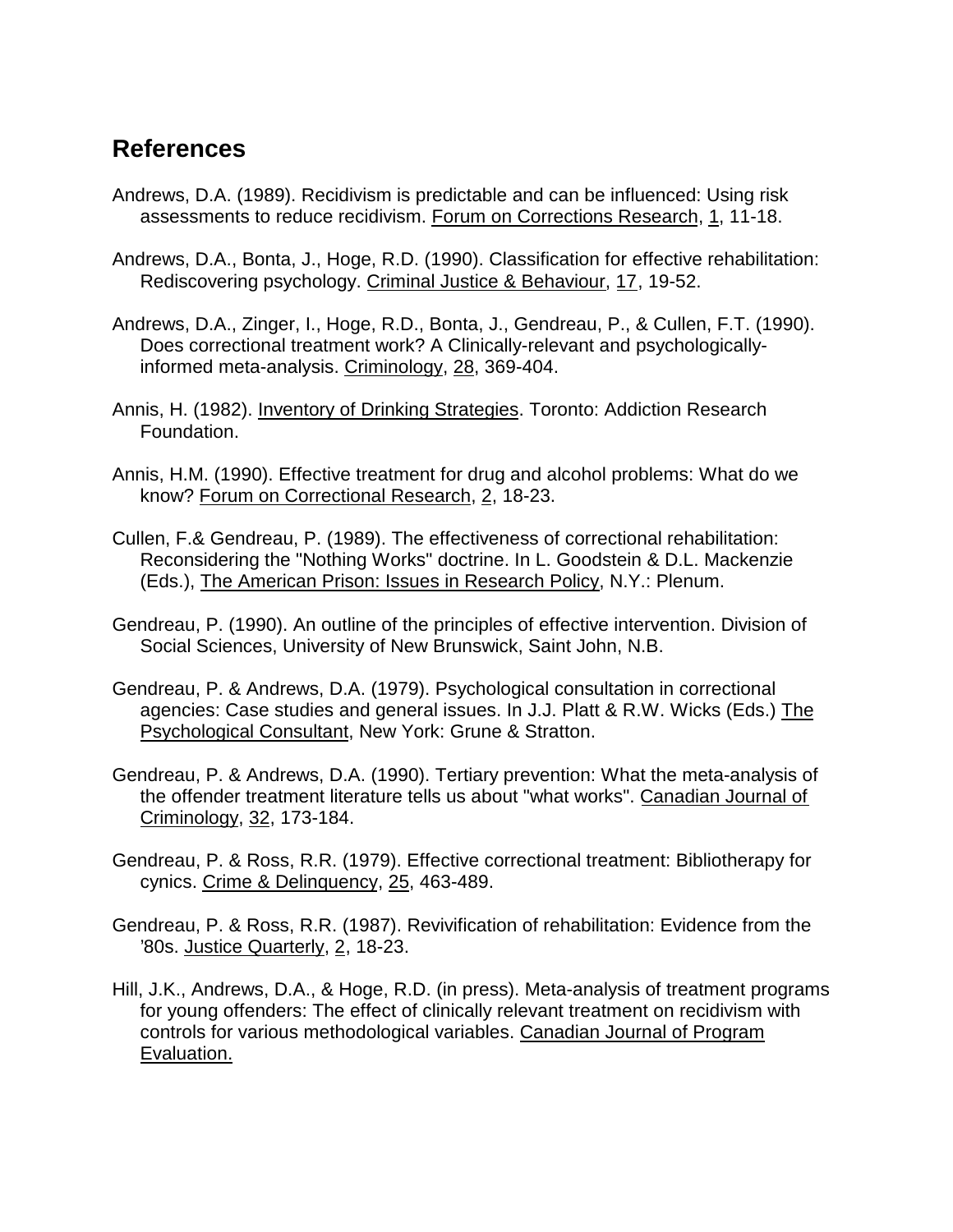- Lab, S. (1990). Discussant to symposium by M.W. Lipsey, "What works in delinquency treatment: Results from 400 studies". Academy of Criminal Justice Science, Denver, March 1990.
- Lab, S.P. & Whitehead, J.T. (1990). From "nothing works" to the "appropriate works": The latest step in the search for the secular grail. Criminology, 28, 405-417.
- Lipsey, M. (1990). What works in delinquency research: Results from 400 studies. Claremont Graduate School, Claremont, CA, 91711.
- Miller, W.R. & Hester, R.K. (1985). The effectiveness of alcoholism treatment methods: What research reveals. In W.R. Miller & N. Heather (Eds.). Treating addiction behaviors: Process of change. N.Y.: Plenum.
- Research & Statistics Branch (1990a). Prevalence, Nature, and Severity of Mental Health Disorder Amongst Federal Male Offenders. Correctional Services Canada.
- Research & Statistics Branch (1990b). Assessing offender substance-abuse problems at reception: Preliminary findings from the computerized lifestyle assessment instrument. Forum on Corrections Research, 2, 11-14.
- Ross. R.R. & Gendreau, P. (1980). Effective Correctional Treatment. Toronto: Butterworth.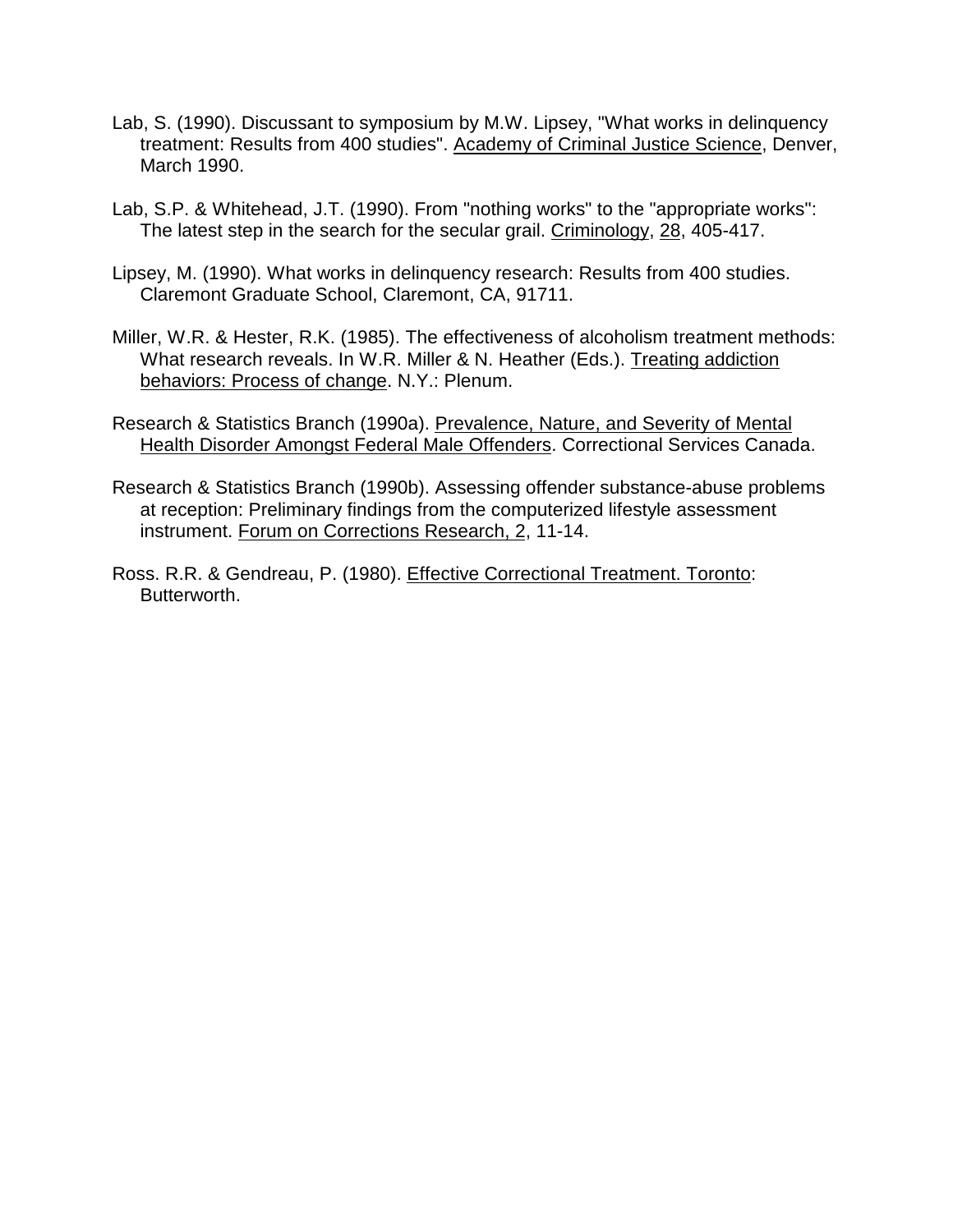# **Appendix**

A Substance Abuse Program Respondents

| <b>St. Norbert Foundation</b>        | St. Norbert, Manitoba                | <b>Prairies</b> |
|--------------------------------------|--------------------------------------|-----------------|
| Retourné sans réponse                | Unknown                              | inconnu         |
| Skill Development Program            | Stony Mountain, Manitoba             | <b>Prairies</b> |
| <b>Chemical Dependency Awareness</b> | Stony Mountain, Manitoba             | <b>Prairies</b> |
| <b>Getting It Straight</b>           | Stony Mountain, Manitoba             | <b>Prairies</b> |
| Novalco Alcohol Program, Sask.       | Saskatchewan                         | <b>Prairies</b> |
| Penitentiary                         |                                      |                 |
| ADD-CAN Drug Abuser Program          | Saskatchewan                         | <b>Prairies</b> |
| Retourné sans réponse                | Unknown                              | inconnu         |
| AA/NA, Westmorland Institution       | Dorchester, N.S.                     | <b>Prairies</b> |
| <b>Chemical Dependency Awareness</b> | Drumheller, Alberta                  | <b>Prairies</b> |
| AA, Edmonton Institution             | Edmonton, Alberta                    | <b>Prairies</b> |
| NA, Edmonton Institution Edmonton,   | Alberta                              | <b>Prairies</b> |
| Lifestyle Assessment, Dorchester     | Dorchester, N.S.                     | <b>Prairies</b> |
| PACADA, Addiction Education          | Prince Albert, Sask.                 | <b>Prairies</b> |
| Program                              |                                      |                 |
| <b>Getting It Straight</b>           | RPC, Prairies                        | <b>Prairies</b> |
| Alc/Sub Abuse Counselling for        | <b>Bowden Institution</b>            | <b>Prairies</b> |
| <b>Natives</b>                       |                                      |                 |
| Arrows to Freedom                    | Drumheller, Alberta                  | <b>Prairies</b> |
| AA, (Campus AA Group)                | Drumheller, Alberta                  | <b>Prairies</b> |
| NA, (NA Freedom Group)               | Drumheller; Alberta                  | <b>Prairies</b> |
| Familyships Program                  | RPC, Prairies                        | <b>Prairies</b> |
| Alcan & Novelco 12 Step Program      | RPC, Prairies                        | <b>Prairies</b> |
| <b>Individual Counselling</b>        | RPC, Prairies                        | <b>Prairies</b> |
| Retourné sans réponse, Salvation     | Toronto, Ontario                     | Ontario         |
| Army, TO                             |                                      |                 |
| Mann House Corp.                     | Charlottetown P.E.I.                 | <b>Atlantic</b> |
| Sand River, CCC                      | Parrsboro, N.B.                      | Atlantic        |
| <b>Sobriety House</b>                | Ottawa, Ontario                      | Ontario         |
| Programme d'information,             | Montréal, Québec                     | Québec          |
| Archambault                          |                                      |                 |
| AA Partage Archambault               | Montréal, Québec                     | Québec          |
| Atlantic Substance Abuse Program,    | Springhill, N.S.                     | Atlantic        |
| Springhill                           |                                      |                 |
| NA, Springhill Institution           | Springhill, N.S.                     | Atlantic        |
| AA, Springhill Institution           | Springhill, N.S.Atlantic             |                 |
| Life Styles Projects (Computers)     | Springhill, N.S.                     | Atlantic        |
| Queen's Co. Addiction Services       | Charlottetown, P.E.I.                | Atlantic        |
| Skill Development Program,           | <b>Rockwood Institution Prairies</b> | <b>Prairies</b> |
| <b>Getting It Straight</b>           | Rockwood Institution, Prairies       | <b>Prairies</b> |
| <b>Chemical Dependency Awareness</b> | Rockwood Institution, Prairies       | <b>Prairies</b> |
| Substance Abuse Program, Atlantic    | Renous, N.B.                         | Atlantic        |
| Institution                          |                                      |                 |
| AA, Atlantic Institution             | Renous, N.B.                         | Atlantic        |
|                                      |                                      |                 |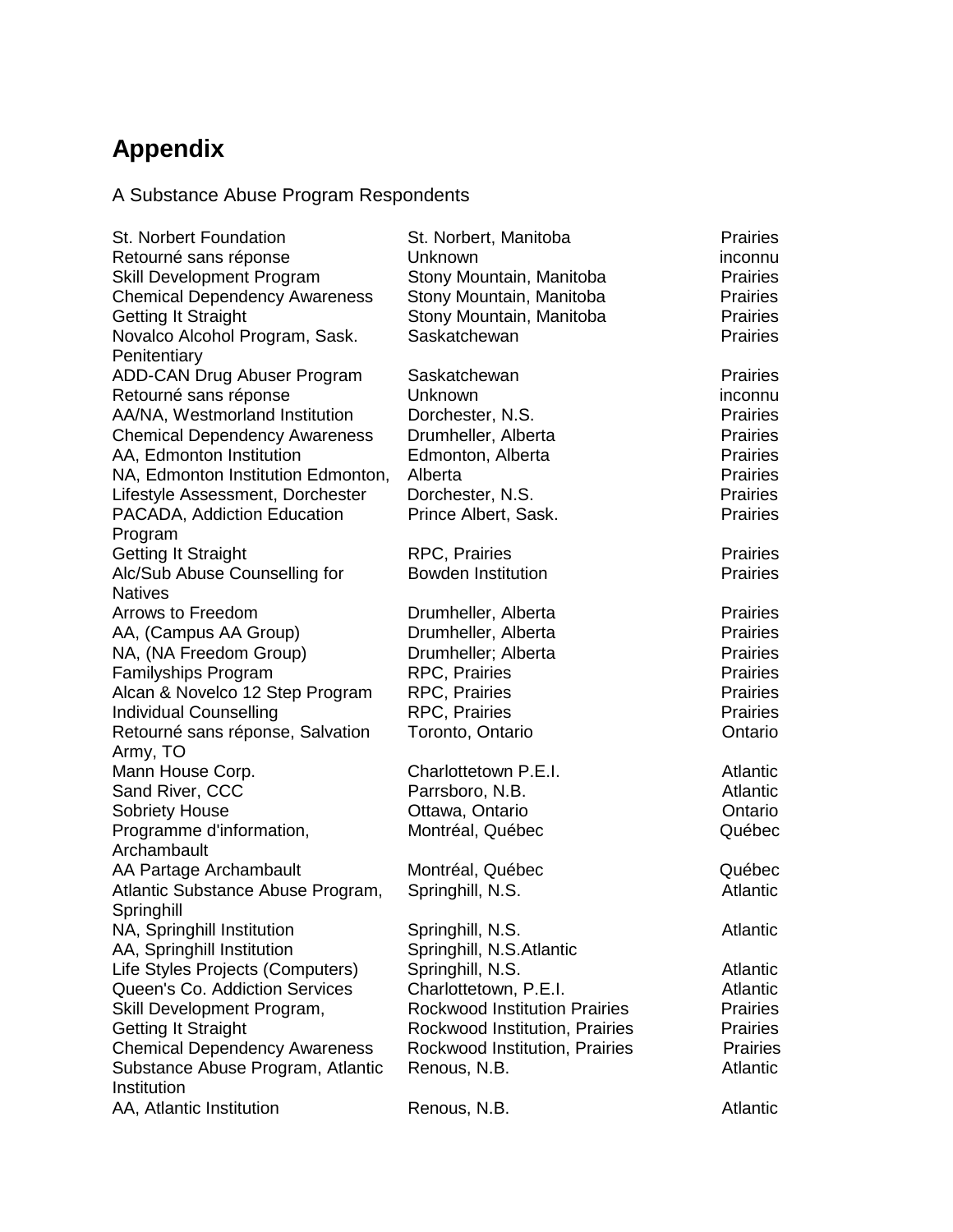| NA, Atlantic Institution                                 | Renous, N.B.                | Atlantic        |
|----------------------------------------------------------|-----------------------------|-----------------|
| Clean & Sober                                            | inconnu                     | inconnu         |
| <b>Alcare Place</b>                                      | Halifax, N.S.               | Atlantic        |
| Établissement carcéral: AA                               | Québec                      | Québec          |
| Sub Abuse Program, Westmorland<br>Institution            | Dorchester, N.B             | Atlantic        |
| Christian Education Program,                             | Springhill Institution      | <b>Atlantic</b> |
| Chapel                                                   |                             |                 |
| Camillus Centre, St. Joseph's<br><b>General Hospital</b> | Elliot Lake, Ontario        | Ontario         |
| <b>Talbot House</b>                                      | North Sydney, N.S.          | <b>Atlantic</b> |
| Substance Abuse Relapse                                  | Kentville, N.S.             | <b>Atlantic</b> |
| <b>Prevention Program</b>                                |                             |                 |
| Alternatives de la Toxicomanie,                          | Frontenac                   | Québec          |
| Étab. Drummond                                           |                             |                 |
| Groupe l'Éclaircie, Établissement<br>Drummond            | Drummondville, Québec       | Québec          |
| AA, Etablissement Drummond                               | Drummondville, Québec       | Québec          |
| Royal Ottawa Hospital Addiction                          | Ottawa, Ontario             | Ontario         |
| <b>Services</b>                                          |                             |                 |
| AA, français et anglais, E.M.S.F.                        | Québec                      | Québec          |
| Toxicomanie, Établissement Montée                        | Québec                      | Québec          |
| St-François                                              |                             |                 |
| <b>St-Leonard Society</b>                                | <b>Brantford, Ontario</b>   | Ontario         |
| W.L. Judson, Beaver Creek                                | Gravenhurst, Ontario        | Ontario         |
| Institution                                              |                             |                 |
| Alcohol & Drug                                           | Gravenhurst, Ontario        | Ontario         |
| Education/Counselling                                    |                             |                 |
| AA Astra & Discussion Group,                             | Warkworth, Ontario          | Ontario         |
| Warkworth                                                |                             |                 |
| Drug Addiction Studies Program,<br>Warkworth             | Warkworth, Ontario          | Ontario         |
| Alcohol & Drug Education Program,                        | Kingston, Ontario           | Ontario         |
| Kingston                                                 |                             |                 |
| NA, Etablissement Leclerc                                | Québec                      | Québec          |
| AA, Etablissement Leclerc                                | Québec                      | Québec          |
| <b>HAPEC House</b>                                       | Belleville, Ontario         | Ontario         |
| Retourné sans réponse                                    | Dorchester, N.B. (postmark) | Atlantic        |
| Retourné sans réponse                                    | Dorchester, N.B. (postmark) | Atlantic        |
| Retourné sans réponse                                    | Dorchester, N.B. (postmark) | Atlantic        |
| Retourné sans réponse                                    | Unknown                     | inconnu         |
| BIIPMAD, Bowden Institution                              | Alberta                     | <b>Prairies</b> |
| Retourné sans réponse                                    | Dorchester, N.B. (postmark) | Atlantic        |
| <b>Centre Correctionnel</b>                              | Montréal, Québec            | Québec          |
| <b>Communautaire Ogilvey</b>                             |                             |                 |
| Salvation Army Harbor Light                              | Sault Ste-Marie, Ontario    | Ontario         |
| C.B.I. Recovery - Brentwood                              | Ontario                     | Ontario         |
| Kingston Collins Bay Inst.                               |                             |                 |
| Programme de Toxico, Étab. Ste-                          | Québec                      | Québec          |
| Anne-des-Plaines,                                        |                             |                 |
|                                                          |                             |                 |